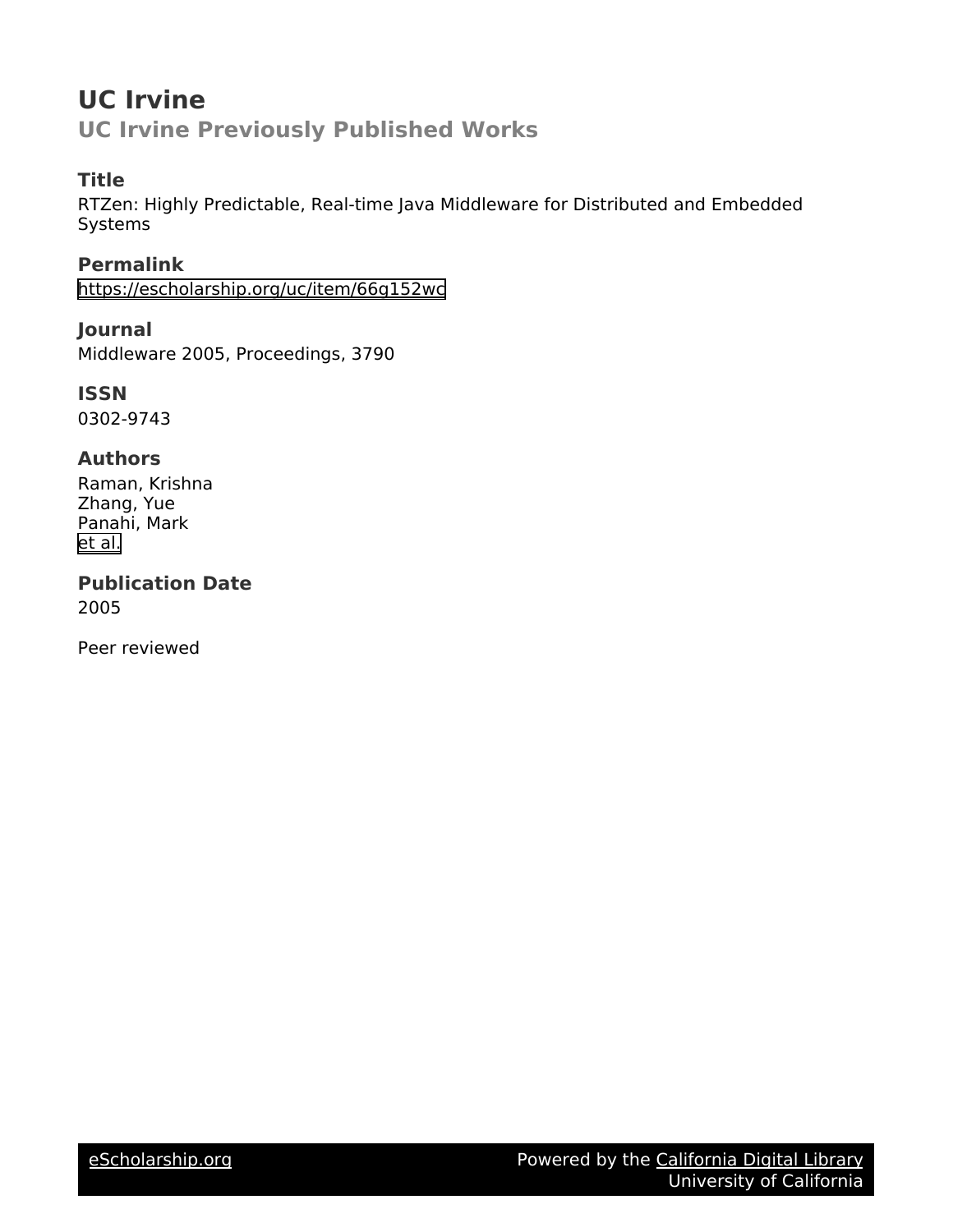# RTZen: Highly Predictable, Real-time Java Middleware for Distributed and Embedded Systems  $*$  \*\*

The original publication is available at www.springerlink.com

Krishna Raman, Yue Zhang, Mark Panahi, Juan A. Colmenares<sup>\*\*\*</sup>, Raymond Klefstad, and Trevor Harmon

Department of Electrical Engineering and Computer Science University of California, Irvine, CA 92697, USA kraman, yuez, mpanahi, jcolmena, klefstad, tharmon@uci.edu

Abstract. Distributed real-time and embedded (DRE) applications possess stringent quality of service (QoS) requirements, such as predictability, latency, and throughput constraints. Real-Time CORBA, an open middleware standard, allows DRE applications to allocate, schedule, and control resources to ensure predictable end-to-end QoS. The Real-Time Specification for Java (RTSJ) has been developed to provide extensions to Java so that it can be used for real-time systems, in order to bring Java's advantages, such as portability and ease of use, to real-time applications.

In this paper, we describe RTZen, an implementation of a Real-Time CORBA Object Request Broker (ORB), designed to comply with the restrictions imposed by RTSJ. RTZen is designed to eliminate the unpredictability caused by garbage collection and improper support for thread scheduling through the use of appropriate data structures, threading models, and memory scopes. RTZen's architecture is also designed to hide the complexities of RTSJ related to distributed programming from the application developer. Empirical results show that RTZen is highly predictable and has acceptable performance. RTZen therefore demonstrates that Real-Time CORBA middleware implemented in real-time Java can meet stringent QoS requirements of DRE applications, while supporting safer, easier, cheaper, and faster development in real-time Java.

Keywords: RTSJ, Real-Time CORBA, Design Patterns, Middleware, DRE

# 1 Introduction

For as long as computers have been able to talk to one another, software engineers have struggled with the task of building distributed applications. Over the years, various technologies have been created to deal with the problem, culminating in the "golden age of networking" of the early 1980s, which saw the advent of remote procedure calls and the socket metaphor. More recently, object-oriented architectures such as CORBA have become popular for making computer communication easier to implement.

Traditionally, the overhead of CORBA-based middleware has limited its deployment to large enterprise-class servers and workstations. Developers of distributed, real-time,

<sup>?</sup> This material is based upon work supported by the National Science Foundation under Grant No. 0410218, Boeing DARPA contract Z20402, and AFOSR grant F49620-00-1-0330.

<sup>\*\*</sup> Any opinions, findings, and conclusions or recommendations expressed in this material are those of the authors and do not necessarily reflect the views of the National Science Foundation.

<sup>\*\*\*</sup> Also with the Applied Computing Institute, College of Engineering, University of Zulia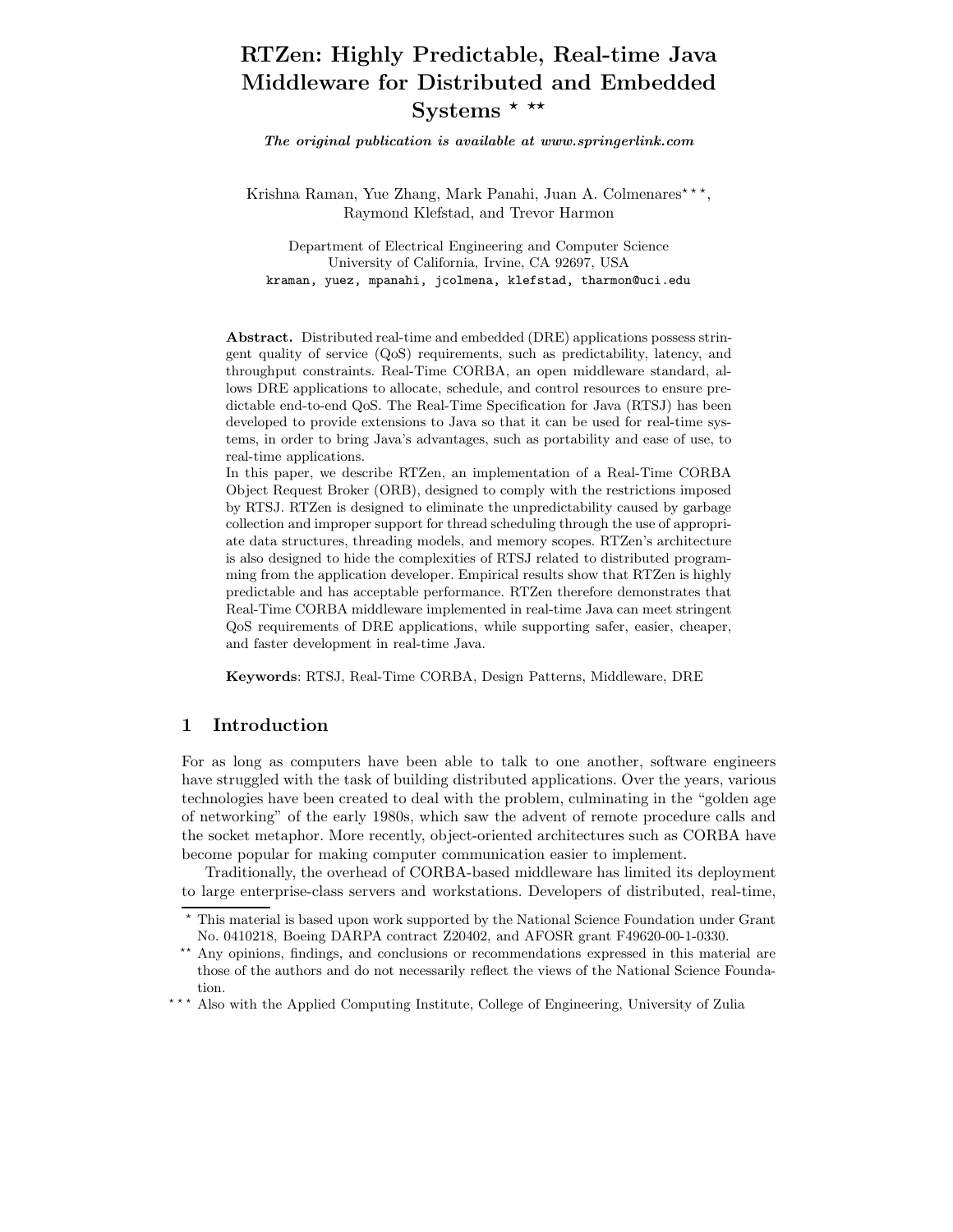and embedded (DRE) systems, who must contend with far more limited resources, often seek lighter-weight alternatives, such as socket libraries, but these solutions are nearly as tedious and error-prone as they were following their invention a quarter-century ago.

In the last few years, however, research has shown that intelligent design and careful implementation of CORBA can produce middleware that meets the needs of today's DRE developers [1]. By bringing the CORBA model to the DRE domain, the low-level details of the network are abstracted away to the middleware layer, which shortens and simplifies the development cycle for distributed applications. Thus, DRE developers can enjoy the same benefits of CORBA that enterprise developers have enjoyed for many years, such as interoperability across varying hardware, languages, and operating systems.

CORBA middleware for DRE developers offers more benefits than just simplicity and portability. The recent Real-Time CORBA Specification [2] provides stringent quality of service (QoS) constraints on memory, performance, and dependability. CORBA middleware that conforms to this specification improves predictability by bounding priority inversions and managing system resources end-to-end. Such features are vital for DRE systems.

One key challenge in adopting CORBA, however, has been the steep learning curve for C++ middleware implementations, primarily due to the complexity of the CORBA-C++ mapping [3–5]. Simpler, easier-to-use languages, particularly Java, have been applied successfully to address this problem [6]. Java offers less "accidental complexity" than C++, a higher degree of portability, native support for concurrency and synchronization, a comprehensive class library, and other features that make it attractive to application developers.

In the DRE domain, however, Java middleware has previously been unable to offer the necessary QoS guarantees of predictability for two primary reasons: i) the underspecified scheduling semantics of Java threads can lead to the most eligible thread not always being run; and ii) the Java garbage collector can preempt any other Java thread, thus yielding unpredictably long preemption latencies.

The need to allocate or reclaim memory can potentially be a major source of unpredictability if such operations are allowed to occur on demand in unexpected circumstances (e.g., reallocating a buffer to handle a larger-than-expected amount of data, or having a garbage collector run to reclaim memory). To address this concern, the Real-Time Java Experts Group has defined the Real-Time Specification for Java [7]. RTSJ brings a simpler, more portable, and easier-to-use language to the world of DRE systems. It provides stronger guarantees on thread semantics than conventional Java and defines a new memory management model that allows allocation of objects not subject to garbage collection.

By using these newly-defined real-time Java features, CORBA middleware implemented in Java can provide the best of both worlds: a portable, developer-friendly language and the guarantee of predictability required by DRE systems. Implementing such middleware is not simply a feat of engineering, however. It remains to be seen, for instance, if the developer community will accept the strict scoped memory model of RTSJ, or whether ongoing research into real-time garbage collection will make such memory models obsolete.

Real-time systems are inherently more complex to develop and maintain than conventional systems. Thus, designing and implementing a software system as powerful as CORBA middleware, using the new RTSJ features for real-time memory management, is necessarily more complex than developing systems in conventional Java. However, RTSJ still retains many of Java's advantages compared to C++, such as superior portability and native thread support. Furthermore, RTSJ's memory model may be easier to manage than that of C++, which requires programmers to handle the memory management of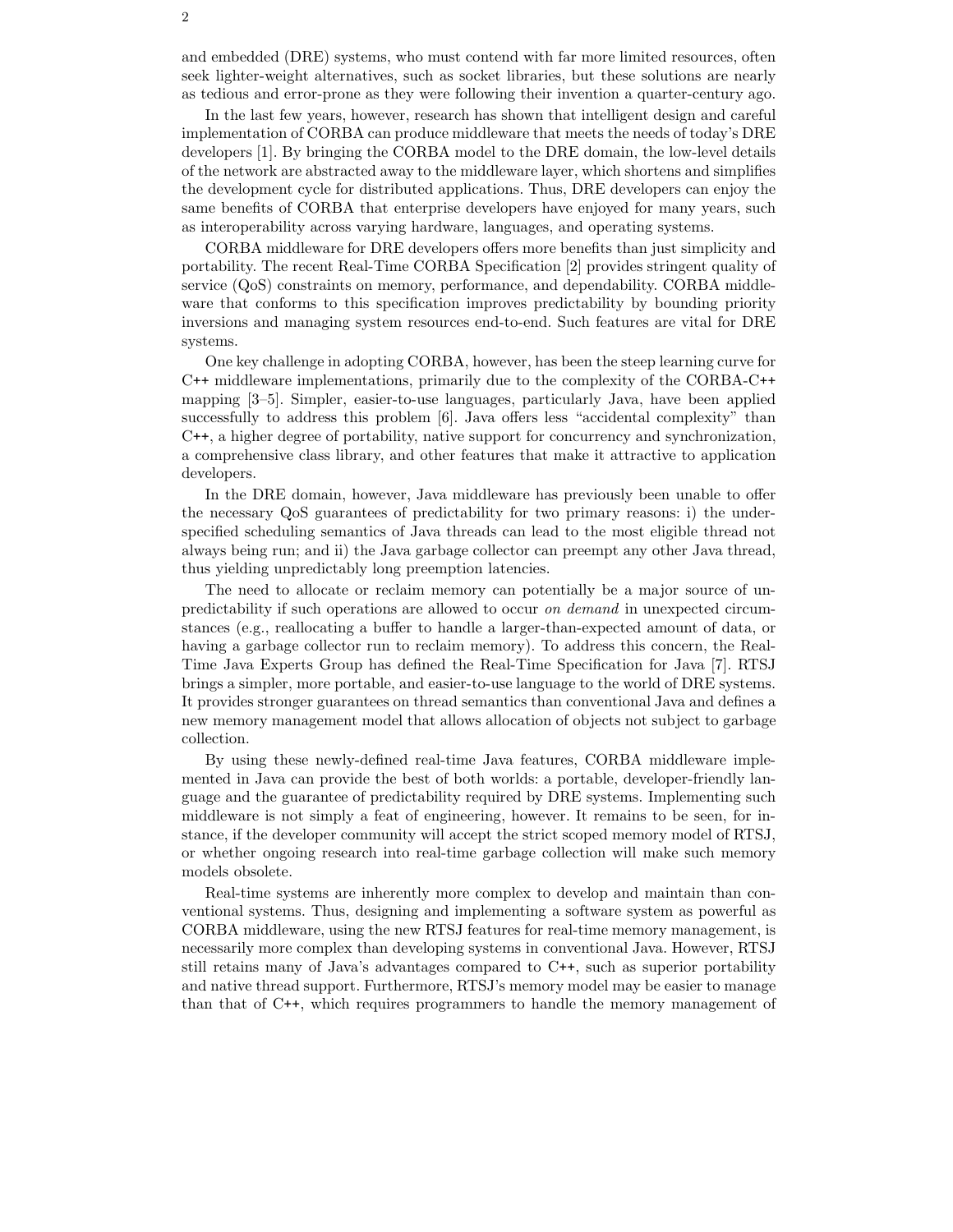each individual object. RTSJ addresses this problem with the concept of scoped memory, allowing the system to reclaim the memory of multiple objects automatically. Maintaining entire blocks of memory as scopes can be less complex and error-prone than managing each object manually, as in C++.

Mapping Real-Time CORBA object lifetime models into this RTSJ memory model is a challenging task. The system must be designed carefully to ensure predictability through RTSJ features, while simultaneously complying with the Real-Time CORBA Specification, all the while shielding these complexities from the middleware user and maintaining Java's key advantage: ease of use.

In this paper, we show how we achieved these goals in designing and implementing the first open-source real-time Java, Real-Time CORBA middleware, which we call  $RT\bar{Z}en$ <sup>1</sup> The largest known open-source RTSJ project, RTZen demonstrates that real-time Java and Real-Time CORBA are maturing into viable technologies for DRE system development. More importantly, our work proves that these specifications can be integrated into a single middleware architecture that combines the advantages of each. The result is a predictable, efficient, customizable, and embeddable RTSJ implementation of CORBA.

The remainder of this paper is organized as follows: Section 2 explains the RTSJ features used in RTZen to ensure predictability, with special focus on memory scoping; Section 3 describes the RTSJ-specific design patterns that we adopted in RTZen's implementation; Section 4 describes the architecture of RTZen; Section 5 presents empirical results that demonstrate RTZen's ability to accommodate real-time requirements; Section 6 describes related work; and in Section 7 we provide concluding remarks.

# 2 Overview of RTSJ

Java offers developers significant advantages, with features like object-oriented programming, platform independence, dynamic class loading, simplified memory management, exception handling, and run-time consistency checks. However, the Java VM mechanism that enables simplified memory management—the garbage collector—introduces challenges for real-time systems by potentially causing unbounded priority inversions, thus reducing predictability. To address this challenge, RTSJ reduces the need for garbage collection by introducing new types of memory regions and real-time threads.

### 2.1 RTSJ memory areas and switching

In addition to heap memory in standard Java, RTSJ introduces two new memory regions with restrictions aimed at making memory management more predictable. RTSJ specifies three memory regions: heap memory, immortal memory, and scoped memory. Each memory region has an associated life-span, and objects may be allocated within these regions by setting the allocation context before making allocations.

– Heap memory is the same as the original Java heap. Objects can be allocated in heap memory, and are alive until the last reference to them is removed, when the object becomes "garbage." Garbage objects may be collected automatically by the garbage collector. The running of a garbage collector is undesirable for real-time systems, because it may be invoked at a time which causes higher-priority tasks to be interrupted from accomplishing their time-critical task.<sup>2</sup> The lifespan of heap memory is the same as that of the JVM; i.e., objects created in heap memory can stay alive as long as the JVM exists or until they become garbage.

 $\overline{1}$  Available at http://doc.ece.uci.edu

<sup>2</sup> This is assuming that real-time garbage collection is not used.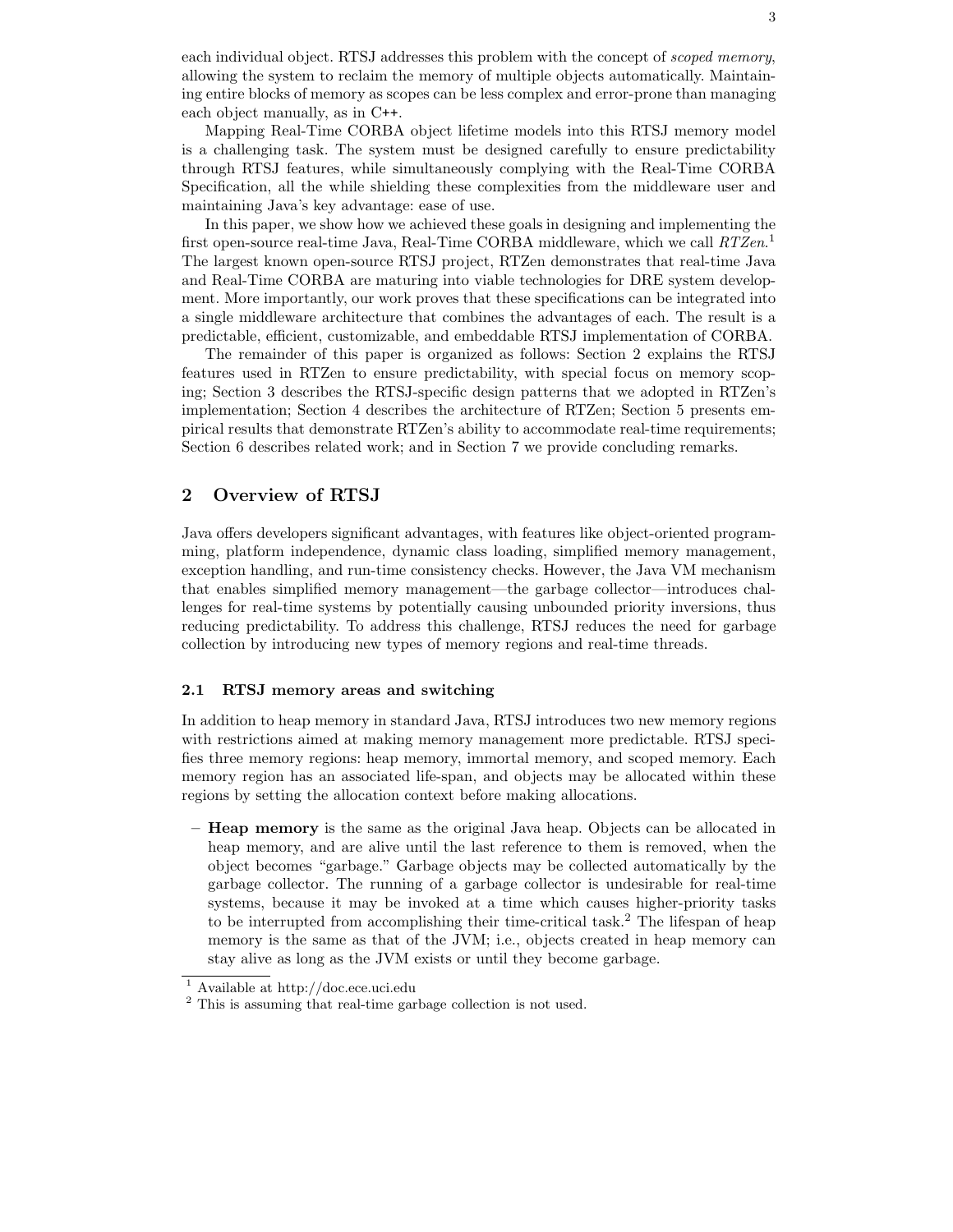- Immortal memory is a fixed-sized area whose lifetime is the same as that of the JVM. Objects allocated in immortal memory, however, will never be garbage collected. Therefore, if not managed carefully, the memory in this region could easily become exhausted which will cause an OutOfMemoryException. As a consequence, this region must be used sparingly and managed carefully. In particular, memory allocations from the immortal region should generally occur at application initialization.
- Scoped memory is a memory region with a limited lifetime. The end of this lifetime occurs when there are no more threads executing in the region. Scoped memory is ideal for temporary allocations that follow the lifetimes of specific threads of control. The benefit of using scoped memory is that it is both allocated and reclaimed as a single (not necessarily contiguous) block,<sup>3</sup> which are predictable operations.

RTSJ also introduces two new thread types which can be used to execute in memory regions and are used to determine the lifetime of scoped regions. The most important feature of these new threads is that they are scheduled preemptively so that the highest priority thread is always running.

- RealtimeThreads (RTTs) are used to enter scoped, immortal, and heap regions. Also, memory located in the heap can be referenced from any other region, following the rules imposed by RTSJ (see Sect. 2.2).
- NoHeapRealtimeThreads (NHRTTs) are similarly used to enter scoped and immortal regions, but possess one important distinction: no heap access is allowed. According to normal memory access rules, any region can access the heap. However, if there is code executing in a NHRTT, that code cannot access the heap. The important consequence of this restriction is that NHRTTs can never be preempted by the garbage collector, whereas RTTs can. Therefore, NHRTTs should be used whenever possible to ensure predictability, even if heap memory will also be used in the application.

#### 2.2 Nested Scopes

Scoped memory may be nested, producing a scoping structure called a scope stack. Since multiple memory areas can be entered from an existing memory area, this scope stack can form a tree-like structure. One key relationship is as follows: if region B is entered from region A, then A is considered the *parent* of B (see Fig. 1(a)). Certain rules govern memory access among scopes. Code within a given memory scope A can reference memory in another region B only if the lifetime of the memory in the region B is at least as long as that of the first region A. This lifetime can be guaranteed only if the requested object resides in an ancestor region (i.e., a parent or grandparent, etc.), immortal, or heap memory. A violation of this rule results in an IllegalAssignmentError or IllegalAccessError.

One important constraint is that a memory region can have only one parent, thereby preventing cycles in the scope stack. Consequently, a single scope cannot have two or more threads from different parent scopes enter it. If one thread takes a particular path to get to a memory region and forms a scoped memory hierarchy, a second thread will have to follow the same hierarchy to reach the same memory region, otherwise a ScopedCycleException is thrown. For example, if a thread enters scope B from A, then another thread that enters B must also be entered from A. An important implication of this restriction on scoping structure is that a given region cannot access memory residing in its "sibling" region. In the event that these two regions need to coordinate to perform

<sup>3</sup> While RTSJ supports both linear- and variable-time allocation of scoped memory regions, we strictly use the linear-time allocation mechanism in this work.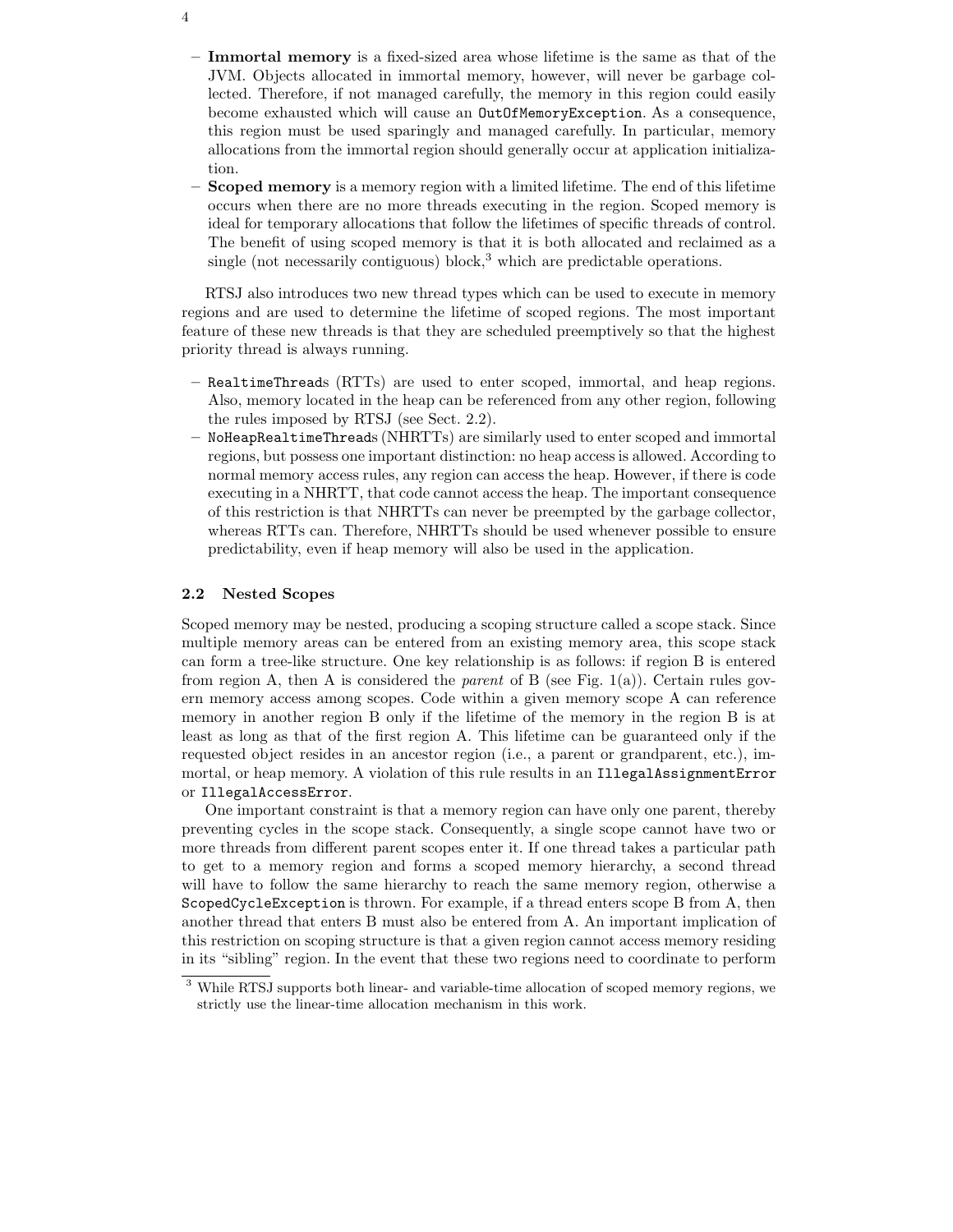

Fig. 1. RTSJ Access Rules.

some task, they will need to do so through memory stored in a common ancestor region. For example, in Fig.  $1(a)$ , scope C cannot access scope B. These regions can coordinate only via objects stored in A or immortal memory. Table 1(b) depicts the complete access rules among scopes in Fig.  $1(a)$ .<sup>4</sup>

The new memory regions introduced in RTSJ and described above provide memory that will not be managed by the garbage collector, but the restrictions imposed on these memory regions pose challenges for designing real-time middleware such as RTZen.

# 3 RTZen's Design Patterns

Traditional design patterns [8, 9] are used to simplify the development process of large software systems. Using design patterns leads to better modularity and maintainability of code. RTZen is based on such design patterns, especially those used in the development of networked and concurrent object-oriented middleware systems such as Acceptor-Connector, Half-sync/Half-async and Interceptor.

Design patterns have the potential to mitigate the complexity of RTSJ to a large degree. Consequently, some RTSJ design patterns have been proposed in the literature [10–12]. Also, additional RTSJ design patterns have been discovered in the course of developing RTZen, and the main goal of this section is to describe them.

#### 3.1 Summary of Existing RTSJ Patterns

The patterns below alleviate some of the most common difficulties that an RTSJ programmer is likely to encounter. These difficulties mostly pertain to properly handling scoped memory hierarchies and obeying memory access rules.

Immortal Singleton. The Immortal Singleton pattern [12] is a simple adaptation of the classical Singleton pattern [8]. It allows the creation of a unique instance of a class from immortal memory, allowing it to be accessed from any memory area.

**Wedge Thread.** A Wedge Thread  $[10, 11]$  is used to prevent the premature reclamation of a scoped memory area by controlling its lifetime. It consists of a real-time thread that enters a scope and blocks, waiting for a signal to exit the area. Wedge threads should be used sparingly since they occupy system resources.

<sup>4</sup> Table 1(b) assumes that real-time threads are used. Note that if no-heap real-time threads are used, no references to the heap are permitted.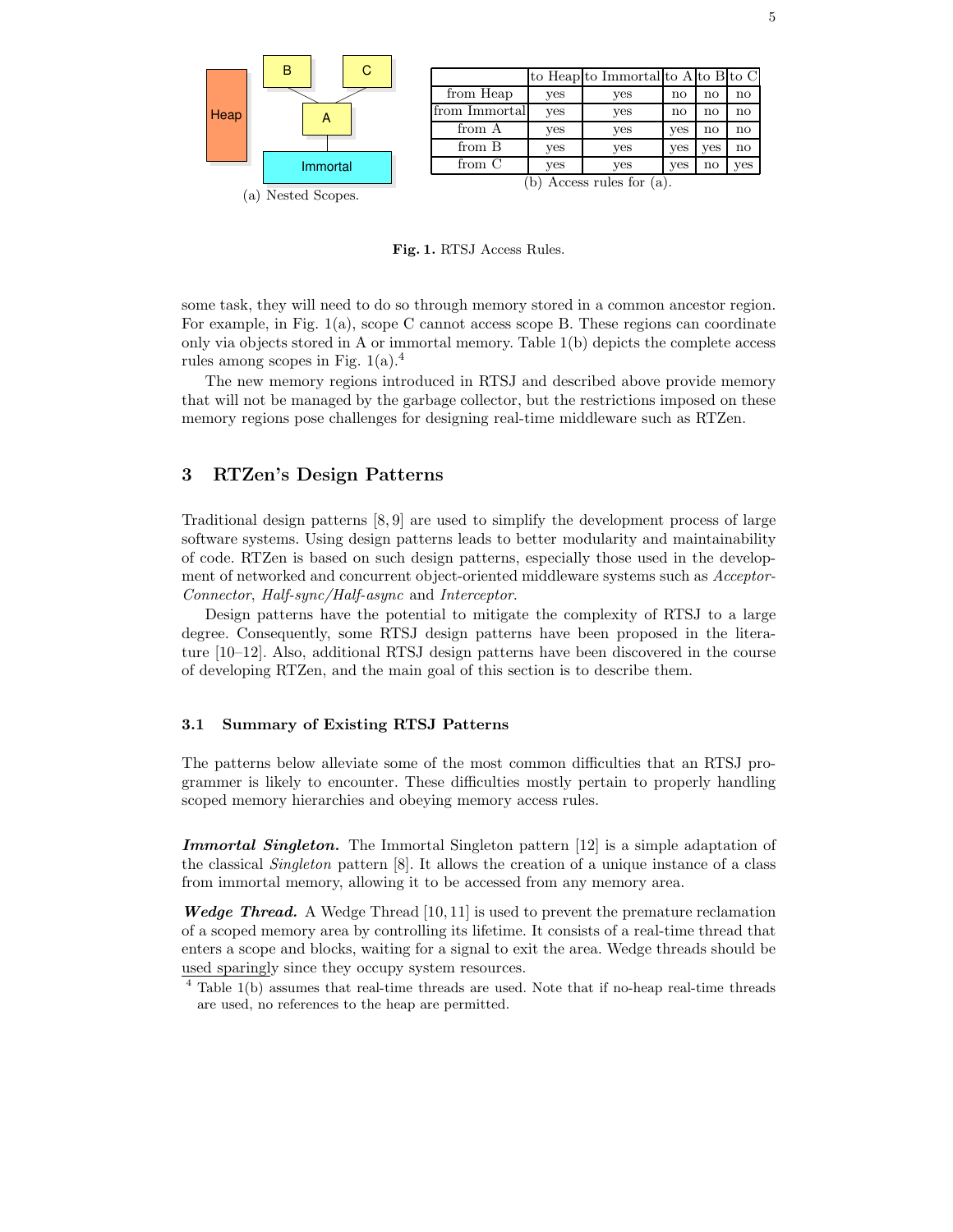**Memory Pool.** The Memory Pool pattern [10] is a set of instances of a given class preallocated in a specific memory area (e.g., immortal memory). When an instance of this class is requested, an object is taken from the pool and when the instance is no longer needed, it is returned to the pool. Depending on the implementation, the pool size may vary (e.g., if the pool is empty, a new instance may be created and returned). In general, pooled objects must be mutable, so they can be reconfigured and reused.

**Encapsulated Method.** The Encapsulated Method pattern [11] allows the allocation of objects that represent intermediate results of an algorithm in a temporary scope. After the final result is obtained, the temporary scope is discarded, thereby avoiding unnecessary allocations in the original scope.

Multi-scoped Object. The Multi-scoped Object pattern allows transparent access of an object regardless of the originating region of the callee. This pattern ensures that the necessary steps are taken to guarantee that a given method is called from the correct scope by performing the proper memory scope traversals on behalf of the callee. Pizlo et al. [11] attempt to generalize the idea, but they cover only the case of a multi-scoped object performing allocations in its own scope from a child scope, among other simpler cases.

Memory Block. The Memory Block pattern [10] allows the pooling, via serialization, of objects of varying sizes in a byte array block allocated from immortal memory, thus allowing read and write access from any memory scope and any thread type. When an object is discarded, the memory block makes those bytes available for further use. This pattern can be used to communicate information between scopes and threads otherwise forbidden by RTSJ access rules. However, it has important disadvantages: i) it requires explicit memory management, and ii) (de)serialization incurs additional overhead.

#### 3.2 New RTSJ Patterns

In developing one of the largest and most complex open-source RTSJ software projects, we have encountered more situations that warrant the use of four new design patterns.

#### Separation of Creation and Initialization.

Context. To use memory efficiently, RTSJ applications typically create some pools of recyclable objects, preallocated in specific memory areas such as immortal memory [10].

**Problem.** Creation of objects in another memory area requires the use of Java reflection. But reflection can become memory inefficient when creating objects with parameters because the parameters for the reflection call must be objects themselves.

**Solution.** To solve this issue, the Separation of Creation and Initialization pattern is used. It defines classes with the default constructor that creates uninitialized instances, as well as accessor methods that allow the modification of the object's internal state (i.e., the configuration) just before they are going to be used. RTZen uses this pattern to (de)marshal requests, as well as to create ORB and POA façades in memory pools.

#### Cross-scope Invocation.

Context. RTSJ programmers often encounter situations in which the calling object needs to invoke an operation on an object allocated in an different scope, such as in a sibling scope.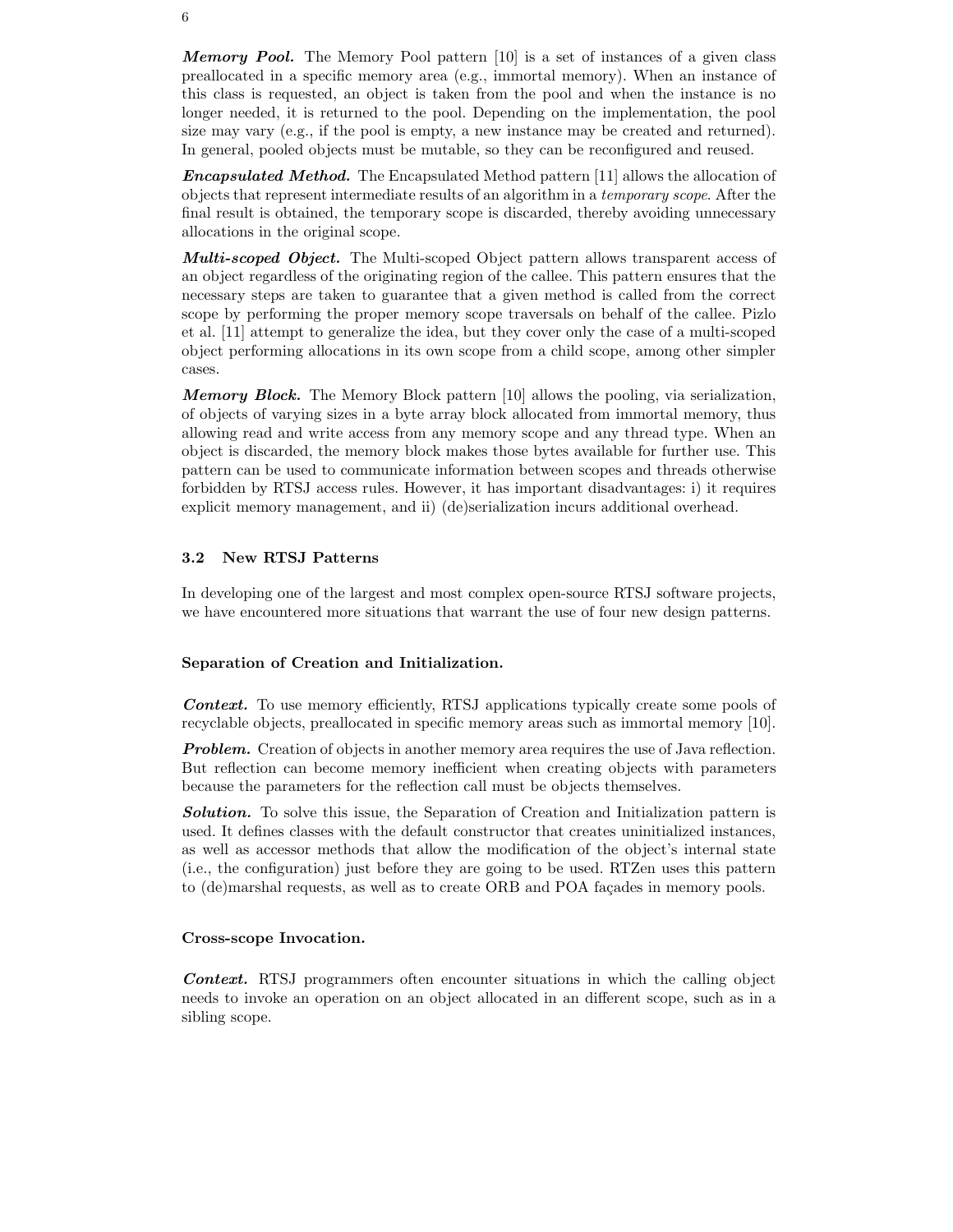

**Problem.** However, the memory access rules of RTSJ dictate that a given object can be accessed directly only if it is residing in the calling object's scope stack (an ancestor scope). Therefore, for *indirect* access to occur, elaborate memory traversal must be performed, in which the control thread must first jump to a scope that is a common ancestor of both objects, then enter the callee object's region (possibly traversing intermediate regions along the way), and finally invoke the operation.

**Solution.** By using the ExecuteInRunnable class (see Fig. 2), the Cross-scope Invocation pattern can simplify the indirect access process. If necessary, this ExecuteInRunnable class can be used repeatedly to perform such a memory traversal.

Figures 3 and 4 show the use of this pattern. Assume the simplest case in which B and C are sibling scopes and A is their parent memory region, with B being the current scope (Fig. 4). After being instantiated using the default constructor or obtained from a pool, the ExecuteInRunnable object is initialized within the sibling scope C and a Runnable object that contains the logic to be executed in B. Once the executeInArea method of the MemoryArea class is called by B, the ExecuteInRunnable object starts to run in A, making the current thread enter C and finally execute the logic provided in the Runnable object.

As is common in RTSJ programming, the allocation of arguments and returned values of the requested method require special care to avoid illegal access errors: arguments must be accessible from the callee scope, and returned values must be accessible from the caller scope. This requirement may add significant code complexity, but this complexity can be alleviated by the adoption of the Memory Pool and Memory Block patterns [10].

#### Immortal Exception.

Context. In RTSJ applications, exceptions may need to be thrown and handled in different memory areas.

**Problem.** However, in RTSJ, the propagation of exceptions is restricted by memory access rules. A given exception object must be handled in a memory area that can legally reference that exception. If not, a ThrowBoundaryError is returned and the original exception is lost.

RTSJ's memory area rules introduce accidental complexity into exception handling. The CORBA specification requires exceptions to be thrown in many scope regions. However, some of those exception objects cannot be handled in their local scopes, yet cannot be legally accessed from the region that can handle them either. For example, an exception raised in the Thread Pool Scope may need to be handled in ORB Memory Scope, but this access is prohibited by RTSJ memory access rules.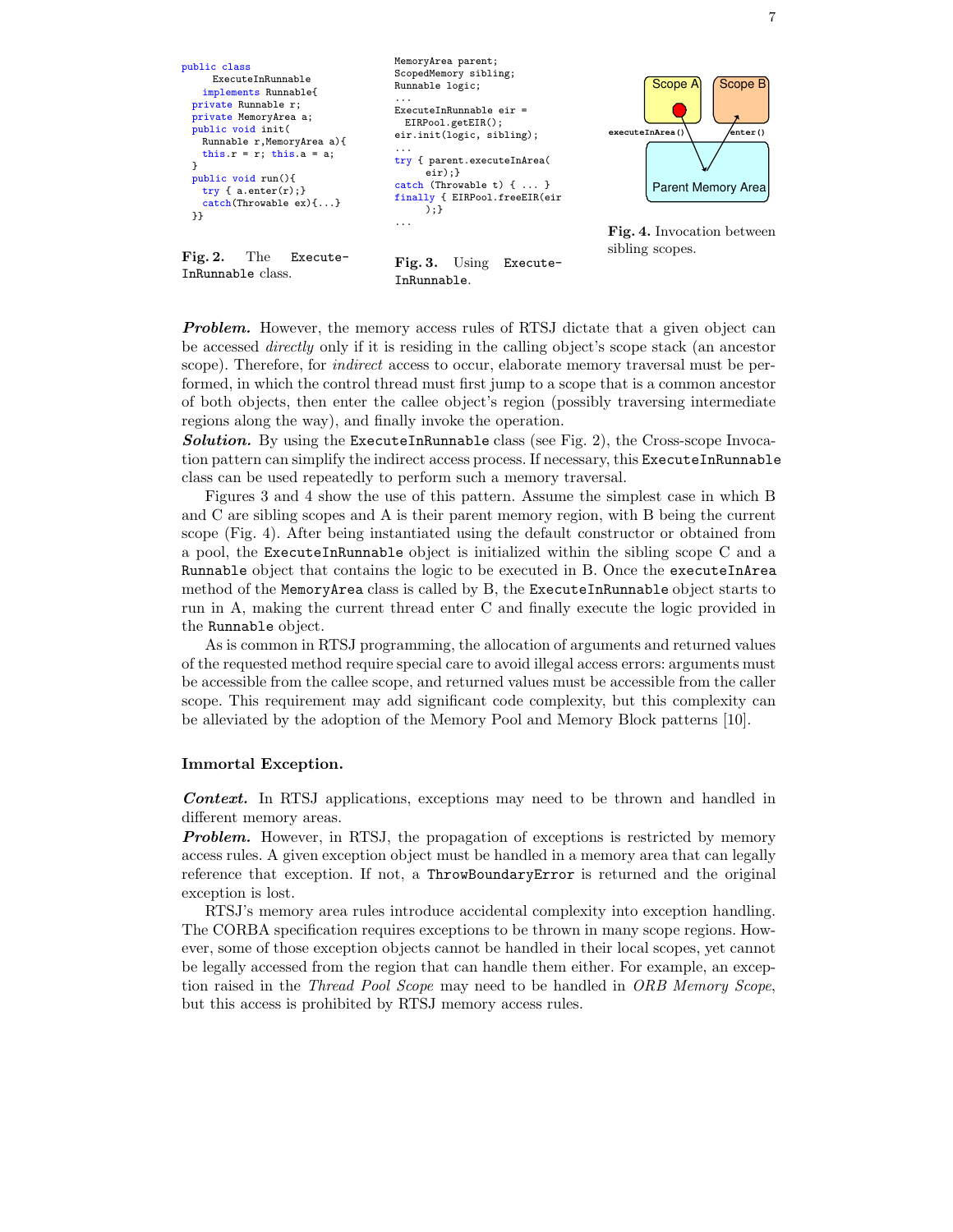Corsaro et al. [12] proposed that exceptions can be initially handled in the local scope. With this approach, the notification of the exceptional condition is encapsulated in a status variable or object and then transferred to an outer scope, where the condition is finally handled, or propagated again to an outer scope. Although effective, this approach has the following drawbacks: 1) the code complexity is increased; 2) the exception propagation mechanism is tightly coupled with the system's memory structure; 3) the actual exceptional condition may not be reported correctly because of an inappropriate mapping between the exception type and the status variable or object (e.g., exceptions are commonly handled using general types); and 4) system performance may be affected since the exception must be re-instantiated several times as it is propagated from scope to scope.

**Solution.** Consequently, we have designed the Immortal Exception pattern, an efficient and flexible solution that allows exceptions to be handled independently of the memory area in which they are thrown, without violating RTSJ referencing rules. In this pattern, a factory class that creates exception objects of specified types resides in immortal memory. The Immortal Singleton pattern [12] is used to cache the exception objects in the factory so that they can be reused (i.e., re-thrown). Distinct families of exceptions, such as CORBA system exceptions and application exceptions, are organized into different factories.

This pattern offers important advantages and a minor disadvantage. Since all exceptions are allocated in immortal memory, they can be accessed from anywhere, thereby avoiding the boundary problem. This design is particularly useful when the system must handle a large number of exceptions, such as the 400 instances of CORBA system exceptions handled by RTZen. A limitation of this pattern, however, is that since exception objects are preallocated, no message that explains the cause of the run-time exception can be associated with the exception objects. However, good documentation can alleviate this inconvenience.

### Immortal Façade.

Context. A consequence of RTSJ's scoping rules is that large RTSJ applications, such as RTZen, often have complex scoping structures.

Problem. Scoping structures introduce more development complexity to application users. In general, when objects in different scopes interact using method calls, the complexity of traversing the memory structure is exposed to both the caller object and callee object. Furthermore, the caller is typically tightly coupled with the system's memory structure, in particular with the callee object's locality. This exposed complexity makes development and system maintenance more difficult and therefore compromises one of RTZen's design goals.

**Solution.** To hide complexity from the application developer, as well as to minimize the dependencies of the caller object on the callee object's memory locality, we used the Immortal Façade pattern based on the Gang of Four's Façade design pattern [8]. The Immortal Façade consists of a *façade class* and an *implementation class*. The façade class acts as a surrogate for and typically implements the same interface as the actual implementation class. It encapsulates the logic that handles the cross-scope invocation. The façade objects need to be accessible from scopes of interest, so they are frequently allocated in immortal memory and managed by a pool. The implementation class implements the actual business logic behind the façade. An instance of it is allocated in a specific scoped memory.

In RTZen, two key patterns, Cross-scope Invocation and Immortal Facade, have been used to hide the complex scoping structures between callers and callees. One example of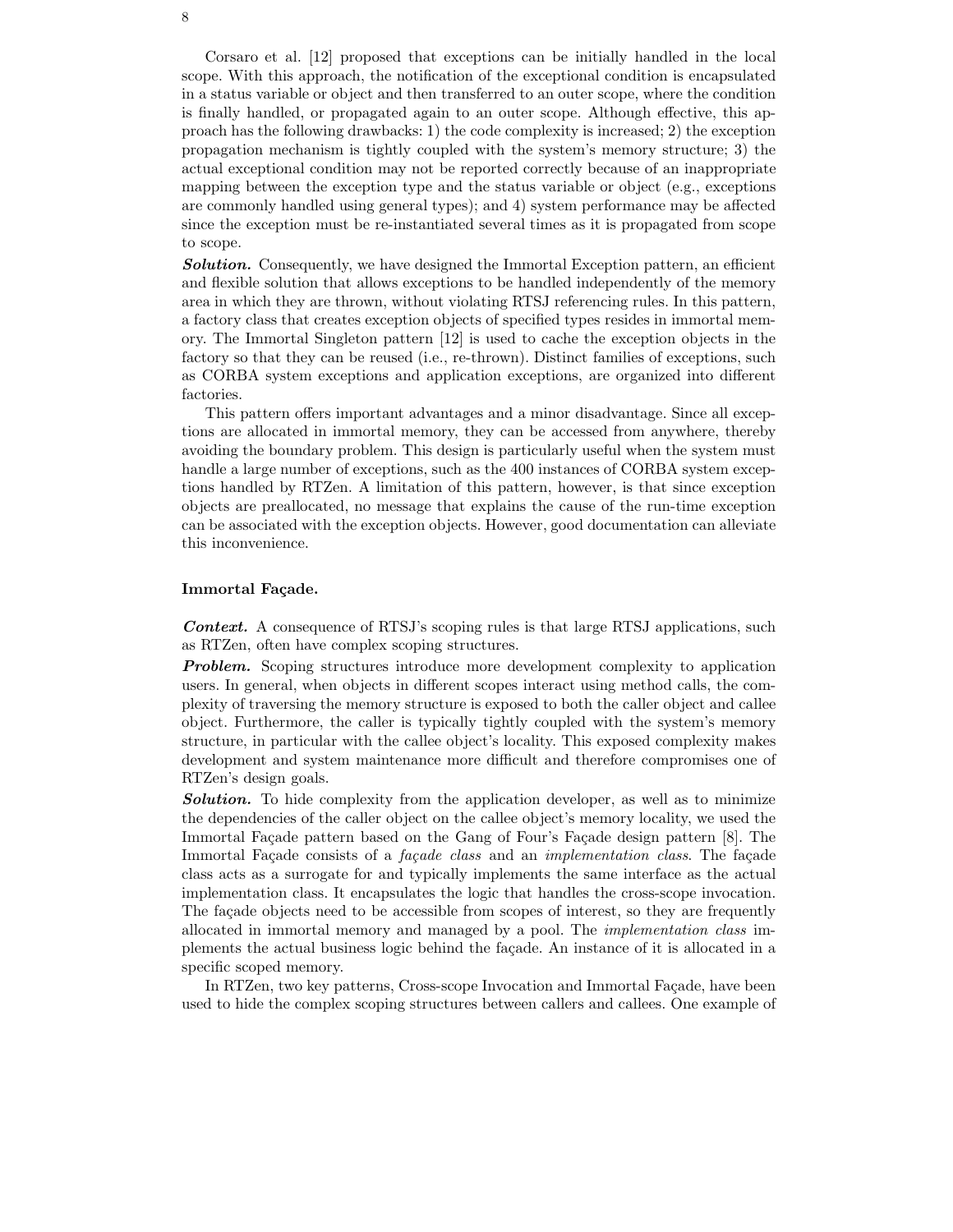the combined use of these two patterns is the ORB façade. RTZen maintains a pool of ORB façade objects in immortal memory. These façades do not implement any business logic. All the logic is contained in the ORB implementation object hosted in the ORB scope. Since the ORB façade is in immortal memory, the user can access it with ease and make invocations on it. The Cross-scope Invocation pattern is used when the invocation thread needs to laterally traverse scoped regions.

# 4 Architecture

This section explains the rationale behind the design of RTZen. First, we outline the goals for RTZen and the CORBA features influenced by the memory and thread constructs of RTSJ. Next, we describe the design of RTZen, emphasizing its scoped memory structure and illustrating the processing of an invocation on a remote object. Finally, we present an overview of RTZen's customization features.

# 4.1 RTZen Design Goals

The design of RTZen has been driven by the following requirements.

- Predictability. Real-time middleware must provide a high degree of predictability. As a result, a Real-Time CORBA implementation requires eliminating priority inversions and bounding the size of critical sections.
- Specification Compliance. An ORB must be compliant to the CORBA specification to ensure application portability across ORB implementations. However, proprietary features and optimizations should still be available if they prove to be advantageous in certain cases.
- Performance. Even though real-time applications tend to favor predictability over performance, it is the goal of RTZen not to compromise on this requirement. RTZen aims to provide both a predictable and high performance CORBA implementation.
- **Minimize User Complexity.** One of the key aspects of middleware is that it offloads the complexities of distributed programming from the application developer to the middleware developer. In the case of RTSJ middleware, complexities related to distributed programming brought on by the addition of memory and thread constructs are offloaded as well.
- Efficient Use of Memory. RTSJ memory constructs must be used efficiently. Allocations must be made in the context of memory scopes or managed carefully in pools or caches located in immortal memory. Memory leaks must be completely avoided to ensure continuous system operation. If possible, use of heap memory should be avoided to ensure that the garbage collector always remains idle.
- Customizability. Finally, middleware should be customizable and support minimization of footprint for embedded applications while maintaining all the advantages of using middleware.

Our earlier work with ZEN [13] focused on each of these goals except for the efficient use of memory, as RTSJ implementations have only recently become available. Maturing RTSJ implementations, such as jRate [14], have provided the real-time JVM layer necessary to ensure predictability and make the memory model of RTZen possible.

# 4.2 Mapping Real-Time CORBA to RTSJ

Primary features of RTZen are heavily influenced by the constraints imposed by the added memory and thread constructs of RTSJ. To understand the architecture of RTZen we must first examine them.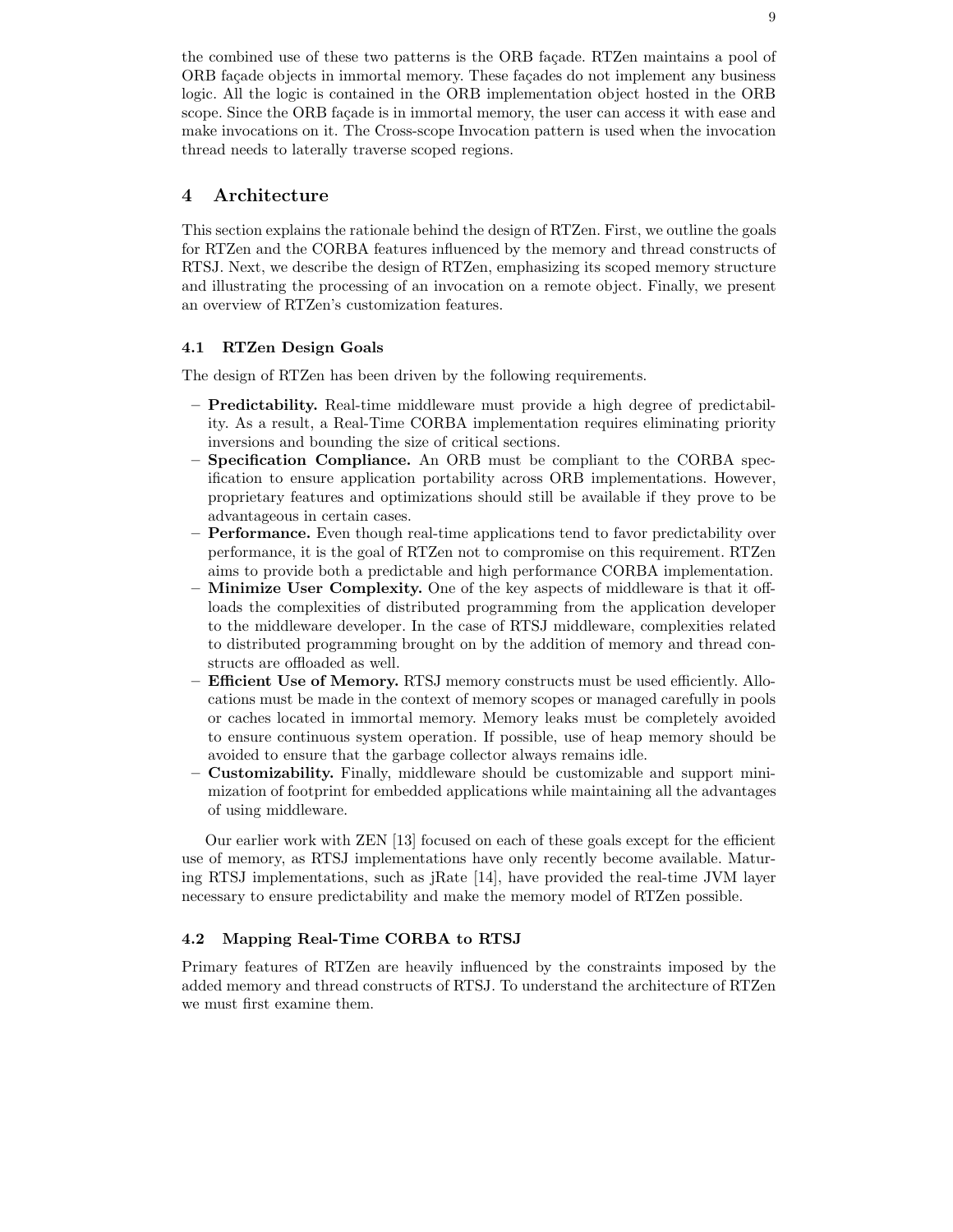The feature that influences the architecture of RTZen the most is the CORBA requirement that an application developer must be able to control the lifetimes of various components, including ORB instances, POA instances, and CORBA objects. As a result of this requirement, each of these components is mapped onto a scoped memory region (Section 4.3). Furthermore, the CORBA specification defines the API that must be exposed to application programmers. Since RTZen will use scoped memory regions, the traversal of its internal scoped memory structure must not be exposed to the user.

The final issue is the selection of priorities of RTSJ threads. Recall that RTSJ introduces two new types of threads: RealtimeThread (RTT) and NoHeapRealtimeThread (NHRTT). The RTSJ platform was designed under the assumption that any NHRTT will possess a higher priority than any RTT, so that NHRTTs will never block for garbage collection [15]. If the application developer chooses to use both RTTs (to access heap memory) and NHRTTs, the priority mappings can ensure that NHRTTs are always mapped to higher priorities than are RTTs.

### 4.3 RTZen Design

To meet all of the goals and successfully implement the Real-Time CORBA specification, RTZen was designed with a unique memory hierarchy (Fig. 5). The main purpose of this hierarchy is to enable objects to be independently allocated and freed to follow the Real-Time CORBA specification. As a side effect, this design also allows for pluggable and customizable architecture that does not use the heap.

The idea of lifetime – the length of time for which an object is valid – is central to understand the rationale behind the design of RTZen. CORBA exposes to the application the ability to both create and destroy various CORBA components (e.g., ORBs and POAs). RTZen enables this by assigning memory scopes to these components. When the user creates one of these components, the associated memory scope is created, along with a wedge thread if required. Recall that wedge threads occupy system resources; therefore they are only used in scopes where there is not already an active thread keeping that scope alive. When the component is destroyed, the associated memory scope is freed by signaling all active threads in that region to terminate (including wedge threads).

RTZen is organized as a scoped hierarchy: Fig. 5 shows the memory layout of the RTZen components. Each component with a defined lifetime is allocated in its own scope and maintains its state within the scope. Moreover, some components have child scopes for dependent components with smaller lifetimes, thus creating a tree-like scoped memory structure.

In RTZen the application initially starts in immortal memory. The first application scope region is above the initial immortal region and holds references to the ORB façade and POA façade objects which are allocated from immortal memory and cached. The ORB and POA façades internally hold a reference to the ORB and POA scoped memory region respectively, not to the corresponding implementation object itself. In both cases the implementation object is the portal of the scope. Under the ORB scope, there are various other scoped regions for transport, acceptor, POAs, thread pools, and temporary request processing. Each region has at least one thread object inside to keep the region alive. Wedge threads keep the ORB and POA regions alive, whereas threads in the other regions perform an active role for request processing.

The scoped memory structure combined with object-oriented concepts like inheritance and polymorphism enables the development of customizable and adaptable systems [16, 13]. Each component can inherit its interface from a base class and implement different features. And since each component is maintained in an individual scoped region, it can be easily plugged in and out of the runtime memory structure of the program. RTZen's protocol and transportation framework is built using this technique. Thus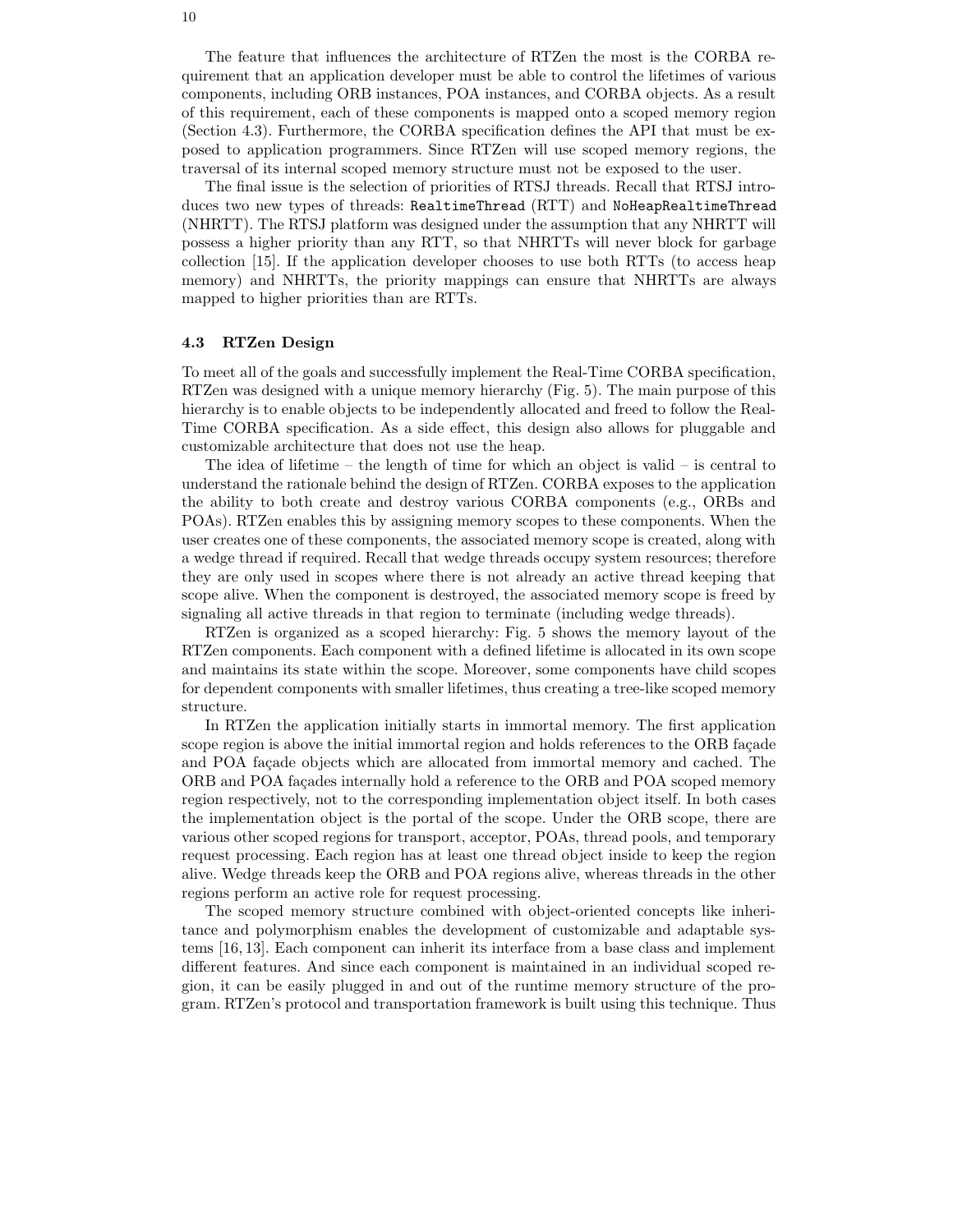

Fig. 5. Scoped Memory Structure of RTZen.

transports and protocols can be configured, added, and removed in a pluggable manner without affecting the other components of the ORB.

This scoped hierarchy also allows RTZen to avoid any heap allocation. However, since RTSJ scoped regions are not garbage collected, RTSJ developers have to be very careful about allocating and maintaining references to objects in these scoped regions. In RTZen, this issue has been resolved using memory pools and the immortal singleton pattern. Memory pools are used for any object that stores state and is simultaneously accessed by multiple request threads, while an immortal singleton is maintained for those objects which require only a global state and are accessed in a synchronous manner.

On the other hand, the scoped hierarchy introduces two accidental complexities into the design of RTZen. The first one is exception handling. Exceptions in RTSJ are not propagated beyond the scope in which they were thrown. However, the CORBA specification requires that the ORB throw exception in many locations. To solve this issue, RTZen uses a combination of local exception handling and the Immortal Exception pattern (Section 3). The second issue that may occur is creation of objects and references across scopes. RTSJ does allow creation of objects across scopes using reflection. However, if the constructor requires any arguments, then reflection causes wasteful allocation of memory for the arguments. To solve this issue, RTZen separates the creation and initialization of objects.

While allowing for more efficient memory usage and customizability, the scoped hierarchy described above potentially increases the complexity perceived by application developers – since it requires traversing the application and ORB internal scoped hierarchy to make invocations – if not for the use of two key patterns: cross-scope invocation and immortal façade (Section 3.2). One example of the combined use of these two patterns is the ORB facade. RTZen maintains a pool of ORB facade objects in immortal memory. These façades do not implement any business logic. All the logic is contained in the ORB implementation object hosted in the ORB scope. Since the ORB façade is in immortal memory, the user can access it with ease and make invocations on it. The cross-scope invocation pattern is used if this invocation's thread needs to laterally traverse scoped regions.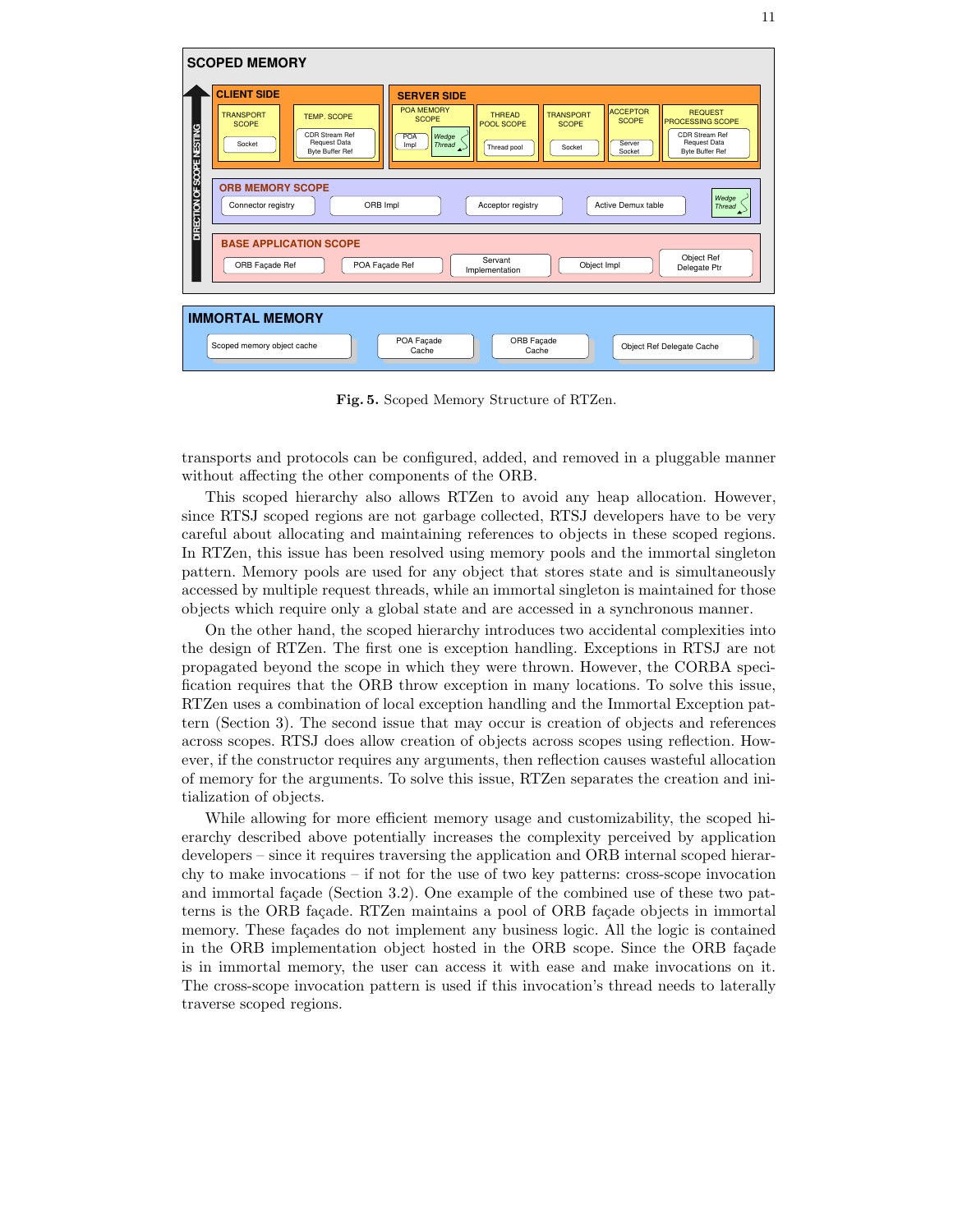Along with using RTSJ scoped memory to enhance predictability, RTZen also ensures that priorities are maintained and respected throughout the ORB. To achieve this, RTZen is implemented with an endpoint-per-priority paradigm: for every distinct priority level, RTZen maintains a separate endpoint [17]. Each endpoint executes at the highest priority of requests that it may process. This ensures that i) high priority requests are not queued behind low priority requests, and ii) incoming requests are guaranteed that the thread reading the request data from the socket will run at an equal or higher priority.

RTZen also includes many of the performance and predictability enhancing techniques pioneered in ZEN [18–20] and TAO [21–24]. For example, RTZen's thread pool implements the Half-Sync/Half-Async pattern [9] to minimize complexity and allow high throughput, and the POA uses active-demux tables to allow  $O(1)$  demultiplexing of server-side objects.

#### 4.4 Sample Invocation using RTZen

This section traces through an invocation on the client and server side to illustrate the traversing of the scoped memory structure of RTZen during a remote method call. We assume that priorities are propagated with each request from the client to the server and that the server is using a thread-pool with lanes.

The server object is created on the remote end with the appropriate policies, and the corresponding Interoperable Object Reference (IOR) is generated. The IOR informs the client about the remote object's location and some supported policies. When the server object is registered on the server side, RTZen creates a separate endpoint for each supported request priority. This allows requests of varying priorities to be handled independently of each other. This information is also propagated to the client in the IOR.

After obtaining the IOR (e.g., from a Naming Service), the client application reads it and uses the client-side ORB to create a stub of the remote object. The stub acts as a placeholder for the remote object: local invocations made on the stub are translated to remote invocations on the server object by the ORB. RTZen creates the stub objects in the application scope so that the client application may invoke requests on them directly without having to traverse any scopes.

The invocation starts when the client application sets the priority of the request and invokes a method on the stub. Based on the priority, the stub locates the appropriate endpoint on the remote ORB to contact, sends the request message and then waits for the return value. Within the ORB, this translates to using the Cross-Scope Invocation pattern to jump to the ORB scope and then to the transport scope. At this point, the message is sent and the active thread jumps back to the ORB scope and then enters to a temporary scope where it waits for the reply.

After the request message is received by the server transport, the transport thread reads the request header to locate the POA that the remote object is registered with. Then the transport thread uses cross-scope invocation to jump from the transport scope to the POA scope where it locates the reference to the target remote object. At this point, the transport thread jumps to the thread pool region and locates a thread which supports the priority of the request. The request is passed to a thread from the thread pool, and the transport thread returns to its initial scope (i.e., the transport scope) and listens for more incoming requests (Half-Sync/Half-Async pattern [9]). The thread-pool thread now processing the request uses cross-scope invocation to jump to a temporary memory scope where the request is processed. At this point, the invocation is made on the actual remote object and once the invocation is complete, the thread jumps to the transport thread and sends back the reply message.

Finally, on the client side, the client transport thread receives the reply message and jumps to the temporary scope where the thread that made the request is waiting. The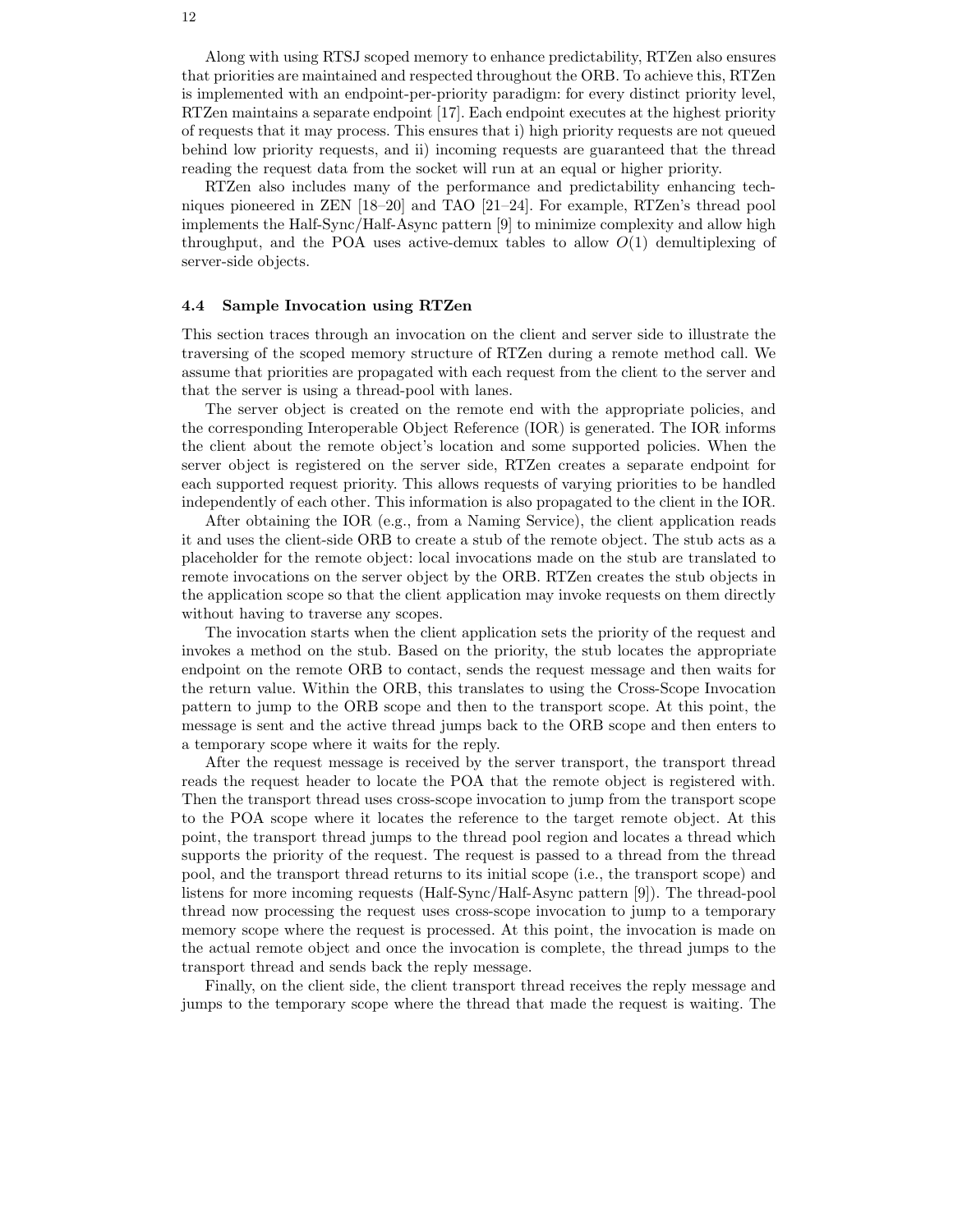client transport thread hands the reply back to the waiting thread which exits back to the client scope and returns from the invocation on the stub.

#### 4.5 Customization Features

Over and above the Real-Time CORBA specification, RTZen also implements some additional features which allow for greater customizability. First, RTZen allows the server-side object to be hosted on thread pools which can be based on either RTTs or NHRTTs. This feature allows the application developer to choose the tradeoff between being able to use the heap or having a more predictable environment.

Second, RTZen includes the implementation of a pluggable transport and protocol framework [25, 13] that allows the application developer to plug in custom transport layers or protocols to the ORB. This is specially useful in embedded environments where standard TCP/GIOP functionality may be unnecessary or wasteful. Currently, RTZen includes a very compact version of GIOP with reduced functionality as well as a pluggable serial transport that enables the use of the serial port for CORBA invocations.

Third, RTZen also includes a set of Mock RTSJ classes<sup>5</sup> which enable it to run on standard (non-RTSJ) Java VMs. This feature also allows Java developers to use a standard Java VM to prototype RTSJ applications.

Finally, we have also developed ZEN-kit [26], a user-friendly graphical tool for customizing RTZen. ZEN-kit implements a customization strategy based on conditional compilation that takes advantage of the RTZen's modular architecture. Using this tool, developers can selectively include Core and Real-Time CORBA features into the ORB in order to meet specific requirements of DRE applications, in particular those related to memory footprint.

# 5 Empirical Results

#### 5.1 Testing Environment

All experiments were run on 865 MHz Pentium III (Coppermine, 256KB Cache) processors with 512MB PC133 ECC SDRAM, for both server side and client side, connected via 10 Mbps Ethernet on a closed subnet. The operating system was TimeSys Linux GPL 4.1 based on the Linux kernel 2.4.21, which supports the Native POSIX Thread Library (NPTL) [27]. The non-real-time Java Virtual Machine (JVM) used for comparison was the Sun JDK 1.4 JVM. The real-time Java platform was jRate [14], a real-time Java ahead-of-time compiler.

#### 5.2 Performance Measurements

For all tests, measurements were based on *steady state* observations, where the system is run until the transitory effects of cold starts are eliminated before collecting the measured observations.

Measuring typical performance. We used the median as a measure of typical performance because, as so often is true in real-time systems, distributions were typically highly skewed toward the minimum observation, with a large spike near the typical observation, and with a long, low-probability tail toward the maximum.

<sup>5</sup> Currently, the Mock RTSJ classes expose a reduced set of the RTSJ API and do not perform allocation of access checks.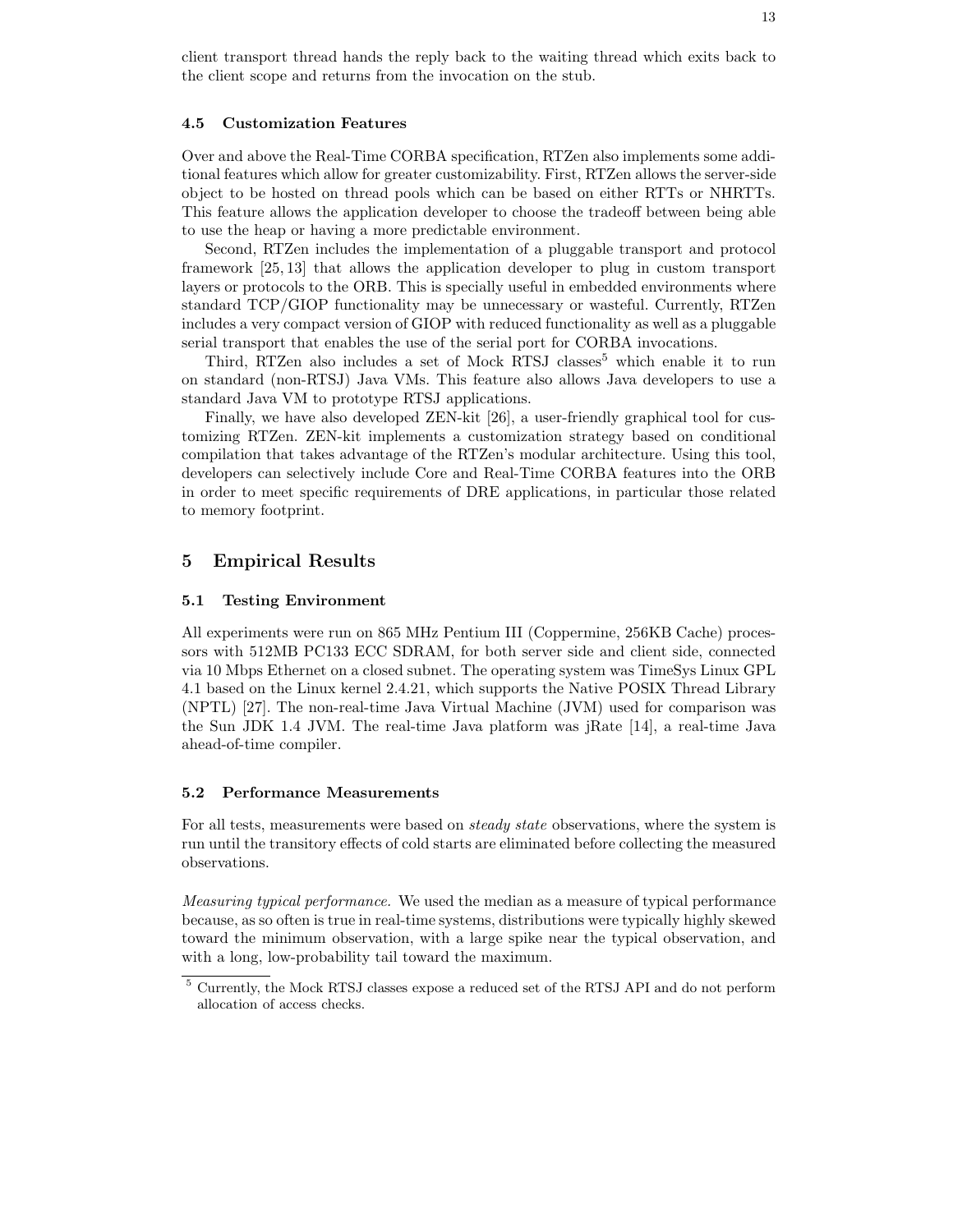Measuring worst-case performance. We used the maximum as an estimate of a system's "worst case." The worst case is an important measurement for real-time systems because real-time systems must be designed with the assumption that the system will always deliver the worst possible performance, even though designing to that assumption is wasteful since typical times are usually near the best case [15].

For these experiments, the observed maximum in a sample size of 10,000 observations was used to estimate the worst case for each message size. A sample size at least this large was necessary to observe a reasonable estimate for the maximum latency because the maximum values tended to be extremely low-probability events. The range of the observations (maximum − minimum), or jitter was also used as another measure of a system's predictability.

# 5.3 Typical Performance: Comparison of RTZen on jRate; TAO, JacORB on Sun JVM; and RTZen on Sun JVM

The test case used here has a single thread running on the client side, sending variablesize octet sequences to the server side. The size ranged from 32 bytes to 1024 bytes.



Fig. 6. Typical Performance: Comparison of RTZen on jRate; TAO, JacORB on Sun JVM; and RTZen on Sun JVM

Comparison of RTZen on Sun JVM to JacORB on Sun JVM. Java developers in nonreal-time domains can afford to be careless about memory management because of the existence of the garbage collector. The process of memory housekeeping — allocating memory and cleaning it after it is used — creates overhead that can slow an application substantially. RTSJ developers, on the other hand, do not have the luxury of depending on a garbage collector for memory reuse, and must instead be more heedful of memory usage. Section 4 described the careful memory management design in RTZen. Along with the obvious effect of improved predictability, yet another consequence of careful memory management is improved performance. This would be shown by the fact that the typical performance of RTZen is better than JacORB's.

To measure this performance improvement, we compared RTZen with JacORB [6], a widely used Java-based ORB. Both ORBs were tested on the standard Sun non-real-time JVM detailed above. In this case, RTZen used its Mock RTSJ classes (Section 4.5), so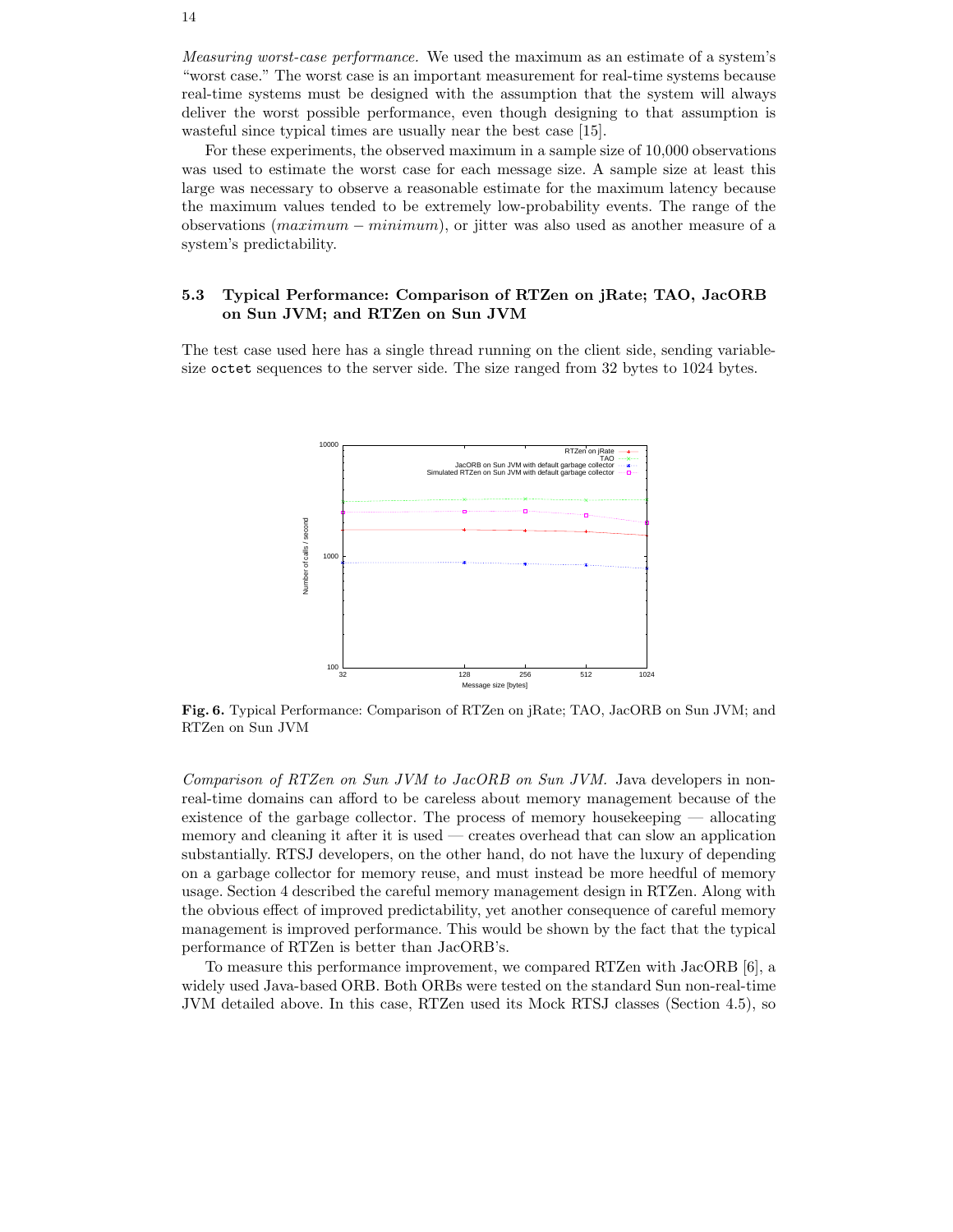all scopes and immortal memory regions were therefore simulated as heap memory, and all allocations in those regions were subject to garbage collection.

The performance of JacORB was measured using the four types of garbage collectors (default, throughput, concurrent low pause, and incremental) supported by the JVM [28]. JacORB obtained its highest throughput with the throughput garbage collector, shown in Fig. 6. Note that, in the same conditions, RTZen significantly outperforms JacORB. Thus, the test shows the performance improvement gained from the extensive memory reuse (memory pools) and other performance enhancing techniques in RTZen (Section 4.3).

Comparison of RTZen on Sun JVM and RTZen on jRate. Figure 6 shows that RTZen on jRate performs about 30% slower than RTZen on Sun JVM. On the Sun JVM, RTZen uses the heap instead of the scoped memory and immortal memory regions; thus it does not incur any RTSJ scoped region traversal or access/allocation check penalties. In addition, jRate is not an optimizing compiler, so it generates unoptimized code; jRate also uses an open-source implementation of the Java API libraries which may not have been optimized. This measurement provides an approximate idea of the overhead introduced by RTSJ over normal Java.

Comparison of RTZen on jRate and TAO. We used TAO as our baseline measurements for RTZen performance. TAO was written in  $C/C^{++}$  and thus provides a good approximation of the highest performance possible by a Real-Time CORBA ORB. Figure 6 shows that RTZen is slower than TAO; however, considering the overhead of RTSJ and Java VMs discussed above, RTZen compares favorably to TAO.

#### 5.4 Consistency: Comparison of RTZen on jRate to JacORB on Sun JVM

We next compared the round-trip latency jitter of RTZen and JacORB. JacORB was run on the Sun JVM with the default garbage collector, on which JacORB obtained its narrowest jitter; RTZen was run on jRate. Although the platforms were different, the measurements show the performance that can be expected from these ORBs on the platforms for which they were designed. Since performance was more or less equivalent across different message sizes, as shown in Fig. 6, we compared the two ORBs for a message size of 128 bytes.

Figure 7 shows the distribution of the round-trip latency values with the maximum and minimum bound indicated, as well as the circle to represent the median value. From Fig. 7 we can see RTZen is highly predictable compared to JacORB, with the jitter value of 90  $\mu$ s and 9770  $\mu$ s respectively; RTZen's maximum value is close to its median. Also, RTZen has not achieved this predictability by unduly degrading performance. Notably, RTZen's typical performance and predictability, as measured by the worst case observed, are within the range of time units typically used for distributed real-time systems (10 ms) [15]. These jitter values were expected and highlight the predictability gained by developing in RTSJ.

# 5.5 Typical Performance and Consistency: RTZen on jRate with variable message size

Figure 8 shows that RTZen is predictable across varying message sizes. RTZen performs within round-trip latency jitter of around 200  $\mu$ s in all cases, which is better than the distributed real-time application requirements of 10 ms [15].

While satisfying the jitter requirement, RTZen's typical performance stays roughly constant even when message size increases. Throughput increases minimally (about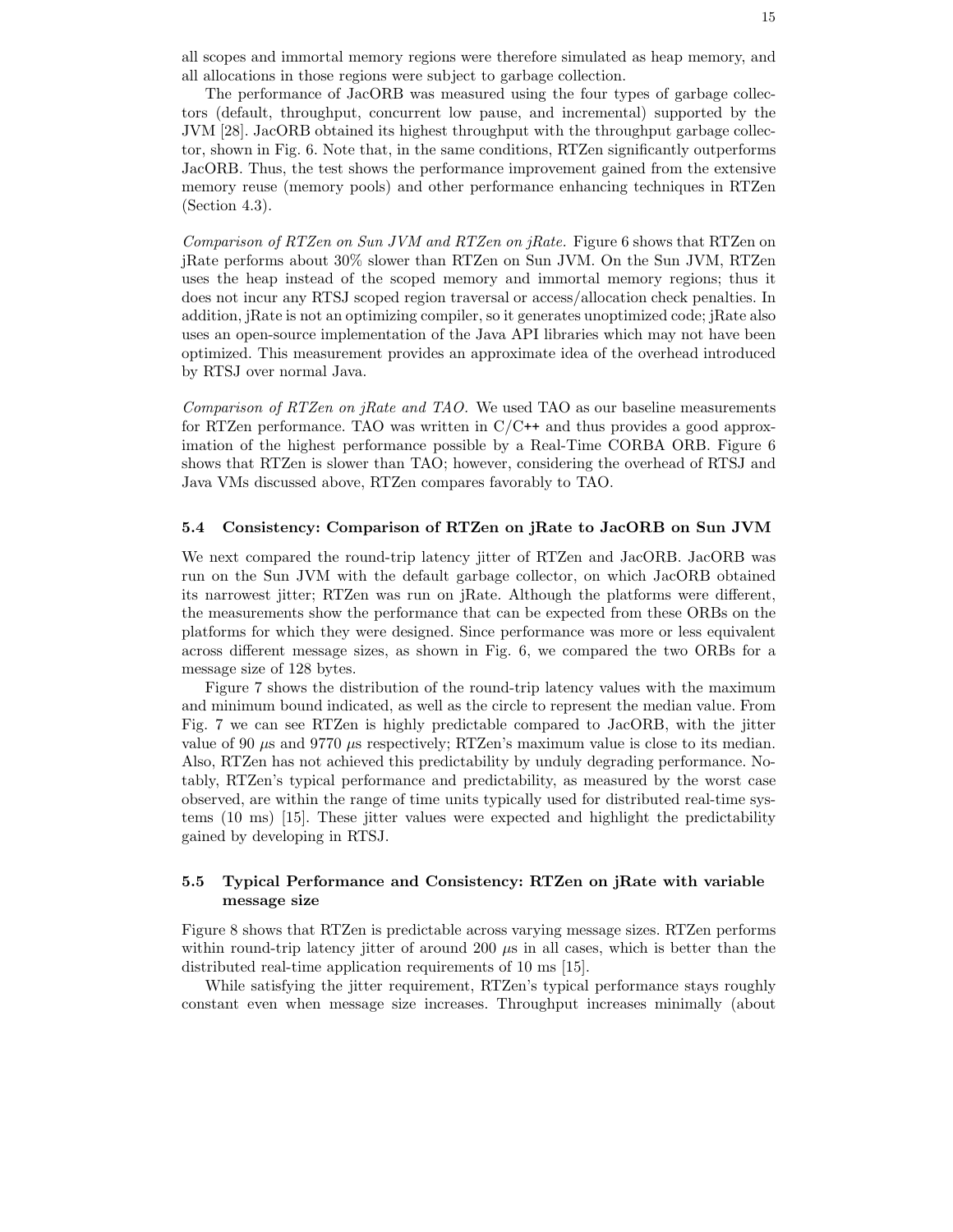



Fig. 7. Consistency: Comparison of RTZen on jRate and JacORB on Sun JVM

Fig. 8. Consistency: RTZen on jRate with variable message sizes.

20 µs) as the message size increases from 32 bytes to 1024 bytes. Once the message size exceeds the allocated buffer limit (1024 bytes), the round-trip latencies increase slightly (about 50  $\mu$ s, about 8%). RTZen allows application developers to configure the message buffer size to customize performance and predictability as required.

#### 5.6 Consistency: Comparison of RTZen on jRate and TAO

To compare the round-trip latency jitter of RTZen and TAO, we set up a test case running two client threads. The purpose of this experiment was to test the jitter bounds of both ORBs and to show that RTZen can be set up with NHRTTs that are not interrupted by the garbage collector. The first thread was run at the highest CORBA priority, while the second thread was run at the lowest CORBA priority. The low priority thread performed a long operation; the high priority thread performed a short action which would interrupt the lower priority thread. In RTZen, the high priority was a NHRTT, and the low priority thread was a RTT. The RTT was also set up to allocate data on the heap to generate some garbage data which would be reclaimed by the garbage collector.

Figure 9 shows a comparison of jitter measurements on the high priority thread with RTZen and TAO running. Although RTZen is still slower than TAO, the jitter of the highpriority task in RTZen is similar to TAO's. These performance and jitter measurements demonstrate RTZen's ability to accommodate real-time requirements.



Fig. 9. Consistency: Comparison of RTZen on jRate and TAO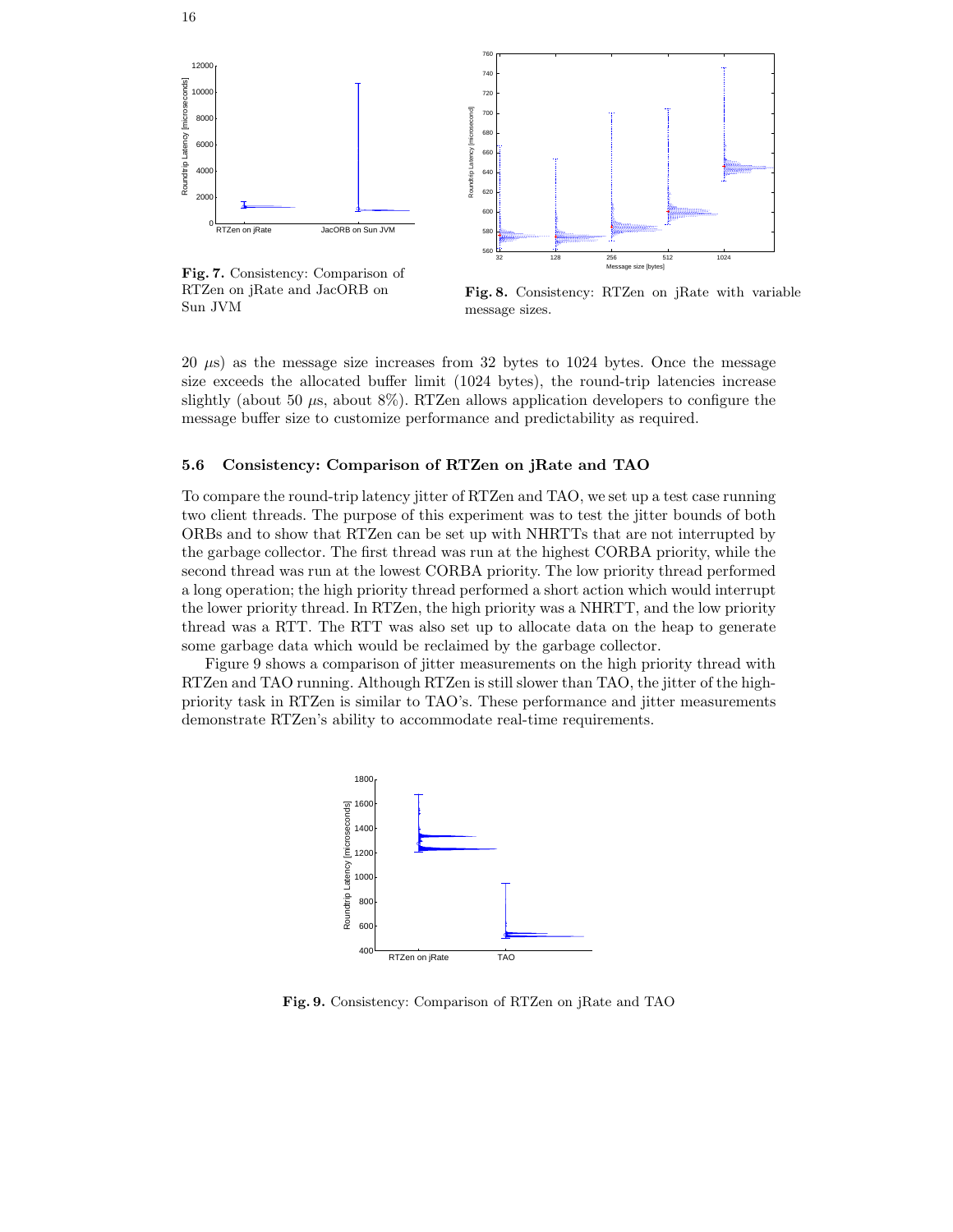# 6 Related Work

During the last decade, a considerable amount of standardization [29] and research [30– 34] work has been done on CORBA, and some results derived from this work have been incorporated in various ORBs available today, both commercial [35, 36] and opensource [37, 6, 38].

Additionally, significant efforts have been carried out to enhance the predictability and performance of CORBA and make it suitable for DRE systems. The research community has determined the strengths and limitations of CORBA as foundation for DRE systems [39, 40], and based on them, researchers have proposed i) software architecture designs [25, 23], ii) scheduling approaches and mechanisms [41–43], iii) techniques for improving quality of service [44, 24], iv) extensions for real-time network protocols [25, 45–47], v) the adaptation of CORBA services [48, 49], vi) techniques for tailoring CORBA ORBs to computational platforms under stringent resource constraints [50, 51, 13], and vii) modeling and verification methods [52]. Meanwhile, the Object Management Group has produced the Real-Time CORBA specifications [53, 17].

Several Real-Time CORBA implementations exist as of this writing. Perhaps the most well-known is TAO [21, 54], a popular open-source ORB compliant with most of the features and services defined in CORBA 3.x [55]. Built on top of TAO is CIAO [56], a CORBA Component Model (CCM) implementation for developing component-oriented DRE systems. ROFES [57] is a minimal memory footprint prototype of Real-Time CORBA. It has been adapted to work with several different hard real-time networks, including SCI [45], CAN, ATM, and an Ethernet-based time-triggered protocol [46]. Commercial Real-Time CORBA implementations are also available: OpenFusion e\*ORB C Edition for Real-time [58] from PrismTech, ORBexpress RT [59] from Objective Interface Systems, and VisiBroker-RT [60] from Borland Software Corporation. Very recently, PrismTechnologies and Objective Interface Systems announced Real-Time CORBA compliant ORBs for RTSJ: OpenFusion RT for Java and ORBexpress RT for Java, respectively.

Java Remote Method Invocation (RMI) [61] is a mechanism for developing objectoriented distributed systems in Java, and there is some progress adapting RMI so that RTSJ supports timely invocation of remote objects [62]. Standard Java RMI has become more compatible with CORBA, in particular due to RMI/IIOP, a form of RMI that uses IIOP as the underlying protocol. RMI/IIOP holds promise to evolve into a bridge to RT-CORBA.

# 7 Conclusion

Memory management is a vital part of any RTSJ application. The RTZen architecture addresses the memory allocation and scoping issues related to implementing a Real-Time CORBA ORB using RTSJ. It provides a solid foundation for further research into implementations of Real-Time CORBA services and applications based on Java. Such research would incorporate RTSJ scheduling features into the RTZen scheduling service and provide support for custom configuration of RTZen to minimize its memory footprint for smaller embedded applications. Further research is also needed for adapting RTZen to Java virtual machines that support a real-time garbage collector.

In its current state, however, RTZen fulfills the essential goals of real-time distributed systems: predictability, specification compliance, high performance, minimal user complexity, customizability, and efficient use of memory. Our work proves that the RTSJ and Real-Time CORBA specifications can be integrated into a single middleware architecture that combines the advantages of each.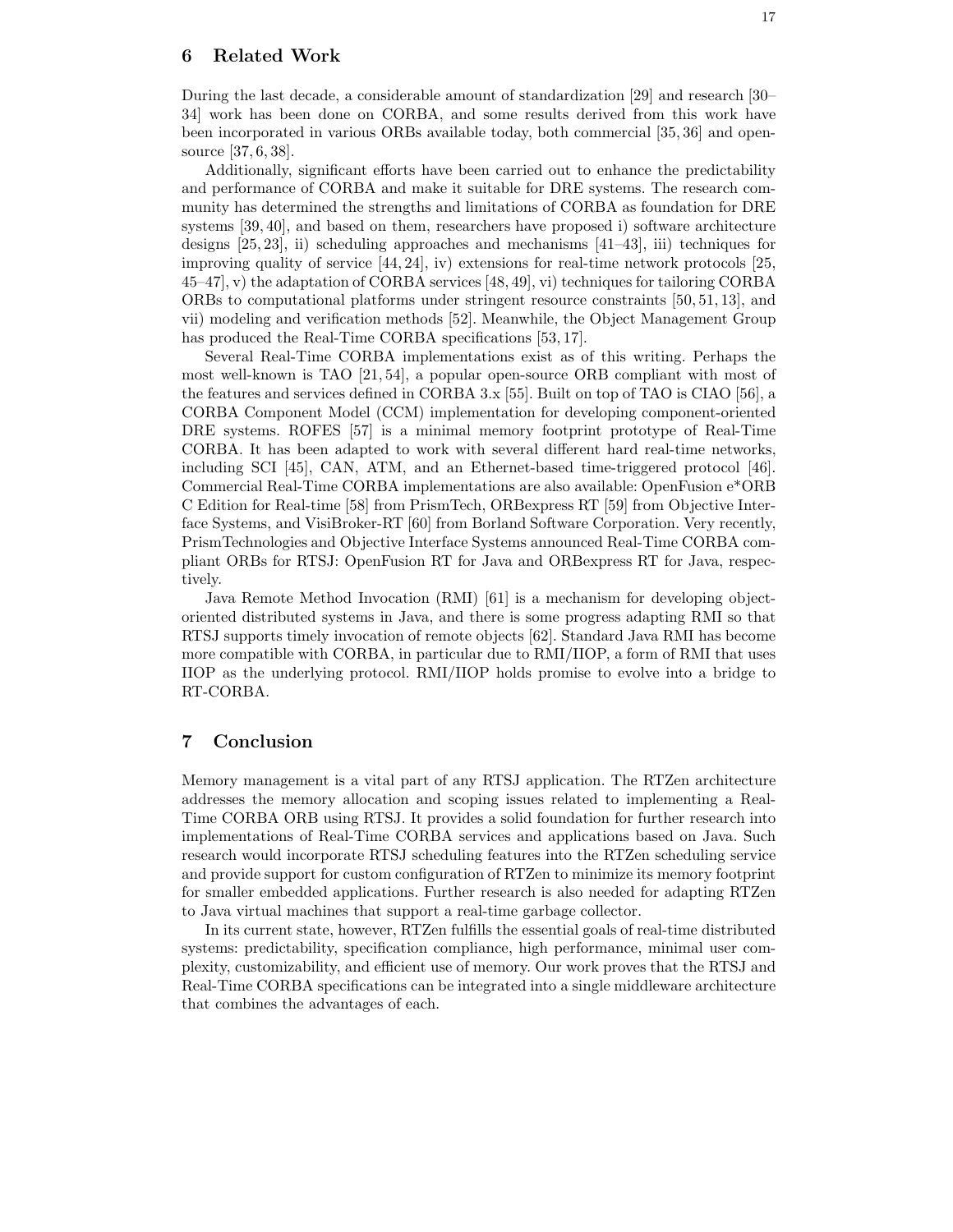# Acknowledgments

The authors thank Susan Anderson Klefstad for significant revision work and suggestions and Morgan Deters for timely jRate bug fixes. Juan A. Colmenares thanks the University of Zulia (LUZ) for supporting his participation in this research.

# References

- 1. Schmidt, D.C.: R&D Advances in Middleware for Distributed, Real-time, and Embedded Systems. Communications of the ACM. Special Issue on Middleware 45 (2002) 43–48
- 2. Object Management Group: Real-time CORBA Specification. OMG Document formal/02-08-02 edn. (2002)
- 3. Schmidt, D.C., Vinoski, S.: The History of the OMG C++ Mapping. C/C++ Users Journal (2000)
- 4. Schmidt, D.C., Vinoski, S.: Standard C++ and the OMG C++ Mapping. C/C++ Users Journal (2001)
- 5. ZeroC, I.: The Internet Communications  $\text{Engineering}^{TM}$ . www.zeroc.com/ice.html (2003)
- 6. Gerald Brose and André Spiegel and Reimo Tiedemann et al.: Jacorb. http://www.jacorb.org/ (2004)
- 7. Bollella, Gosling, Brosgol, Dibble, Furr, Hardin, Turnbull: The Real-Time Specification for Java. Addison-Wesley (2000)
- 8. Gamma, E., Helm, R., Johnson, R., Vlissides, J.: Design Patterns: Elements of Reusable Object-Oriented Software. Addison-Wesley, Reading, MA (1995)
- 9. Schmidt, D.C., Stal, M., Rohnert, H., Buschmann, F.: Pattern-Oriented Software Architecture: Patterns for Concurrent and Networked Objects, Volume 2. Wiley & Sons, New York (2000)
- 10. Benowitz, E.G., Niessner, A.F.: A patterns catalog for RTSJ software designs. In: Lecture Notes in Computer Science. Volume 2889., OTM 2003 Workshops (2003) 497–507
- 11. Pizlo, F., Fox, J.M., Holmes, D., Vitek, J.: Real-time java scoped memory: Design patterns and semantics. In: 7th IEEE Int'l Symposium on Object-Oriented Real-Time Distributed Computing (ISORC 2004). (2004) 101–110
- 12. Corsaro, A., Santoro, C.: Design patterns for RTSJ application development. In: Lecture Notes in Computer Science. Volume 3292., OTM 2004 Workshops (2004) 394–405
- 13. Klefstad, R., Rao, S., Schmidt, D.C.: Design and Performance of a Dynamically Configurable, Messaging Protocols Framework for Real-time CORBA. In: Proceedings of the 36th Annual Hawaii Int'l Conference on System Sciences. (2003)
- 14. Corsaro, A., Schmidt, D.C.: The Design and Performance of the jRate Real-Time Java Implementation. In Meersman, R., Tari, Z., eds.: On the Move to Meaningful Internet Systems 2002: CoopIS, DOA, and ODBASE, Berlin, Lecture Notes in Computer Science 2519, Springer Verlag (2002) 900–921
- 15. Dibble, P.C.: Real-Time Java Platform Programming. Prentice Hall (2002)
- 16. Klefstad, R., Schmidt, D.C., O'Ryan, C.: Towards highly configurable real-time object request brokers. In: Proceedings of the 5th IEEE Int'l Symposium on Object-Oriented Real-Time Distributed Computing (ISORC 2002). (2002) 437–447
- 17. Object Management Group: RealTime-CORBA Specification, v 2.0. Object Management Group. OMG Document formal/03-11-01 edn. (2003)
- 18. Klefstad, R., Krishna, A.S., Schmidt, D.C.: Design and Performance of a Modular Portable Object Adapter for Distributed, Real-Time, and Embedded CORBA Applications. In: Proceedings of the 4th Int'l Symposium on Distributed Objects and Applications. (2002)
- 19. Krishna, A., Klefstad, R., Schmidt, D.C., Corsaro, A.: Towards predictable real-time Java object request brokers. In: Proceedings of the 9th IEEE Real-Time and Embedded Technology and Applications Symposium (RTTAS 2003). (2003) 49–56
- 20. Krishna, A., Schmidt, D.C., Klefstad, R.: Enhancing real-time CORBA via real-time java features. In: Proceedings of the 24th Int'l Conference on Distributed Computing Systems (ICDCS 2004). (2004) 66–73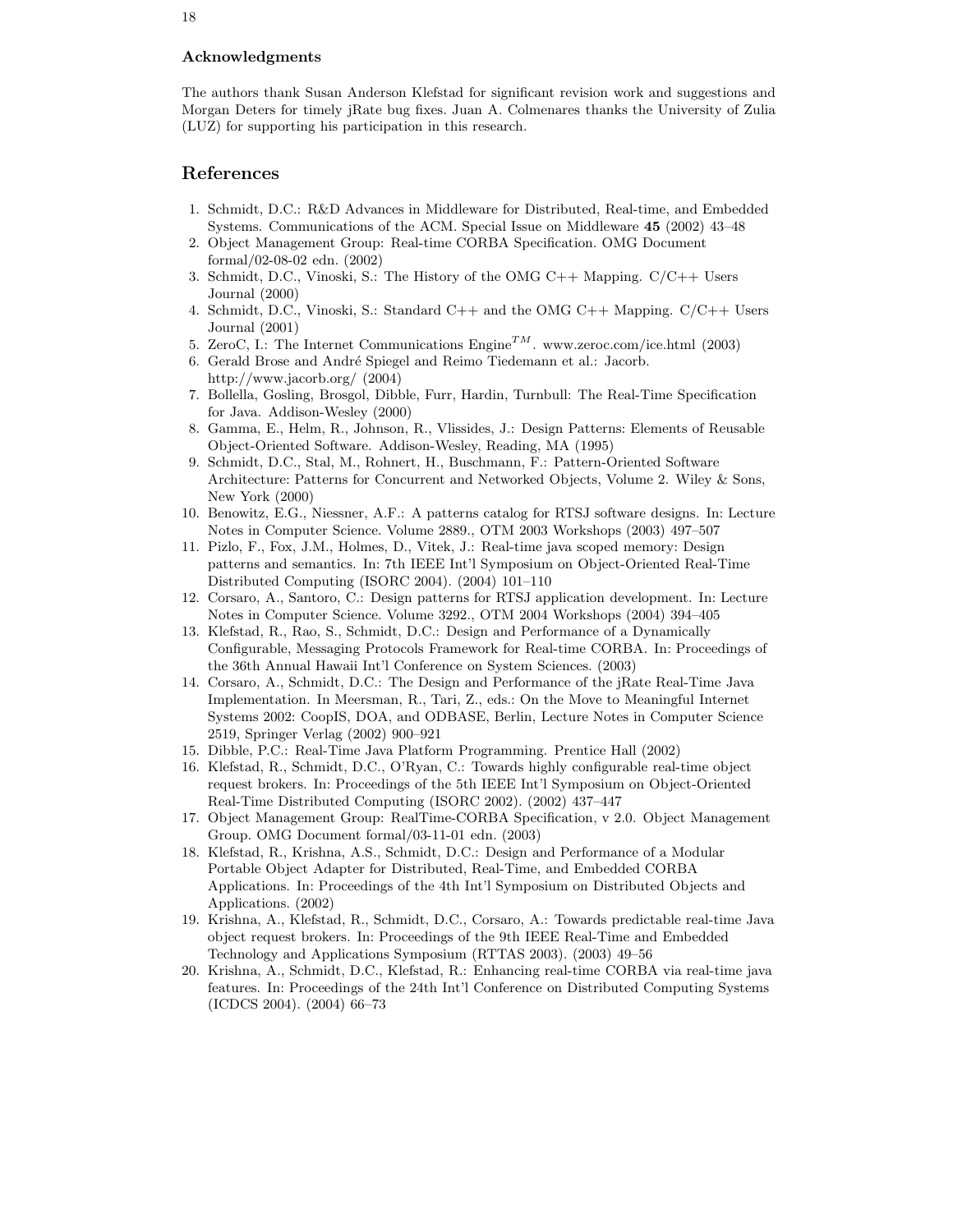- 21. Schmidt, D.C., Levine, D.L., Mungee, S.: The design of the TAO real-time object request broker. Computer Communications 21 (1998) 294–324
- 22. Gokhale, A., Schmidt, D.C.: Techniques for optimizing CORBA middleware for distributed embedded systems. In: Proceedings of the 18th Annual Joint Conference of the IEEE Computer and Communications Societies (INFOCOM '99). Volume 2. (1999) 513–521
- 23. Pyarali, I., Spivak, M., Cytron, R., Schmidt, D.C.: Evaluating and optimizing thread pool strategies for real-time CORBA. In: Proceedings of the ACM SIGPLAN Workshop on Languages, Compilers and Tools for Embedded Systems (LCTES '01). (2001) 214–222
- 24. Pyarali, I., Schmidt, D.C., Cytron, R.: Techniques for Enhancing Real-time CORBA Quality of Service. Proceedings of the IEEE 91 (2003) 1070–1085
- 25. O'Ryan, C., Kuhns, F., Schmidt, D.C., Othman, O., Parsons, J.: The design and performance of a pluggable protocols framework for real-time distributed object computing middleware. In: IFIP/ACM Int'l Conference on Distributed Systems Platforms (Middleware '00). (2000) 372–395
- 26. Gorappa, S., Colmenares, J.A., Jafarpour, H., Klefstad, R.: Tool-based configuration of real-time corba middleware for embedded systems. In: Eighth IEEE International Symposium on Object-Oriented Real-Time Distributed Computing (ISORC'05), Los Alamitos, CA, USA, IEEE Computer Society (2005) 342–349
- 27. Corp., T.: TimeSys Linux GPL 4.1. www.timesys.com (2004)
- 28. Sun Microsystems, I.: Tuning garbage collection with the 1.4.2 java[tm] virtual machine. (2003)
- 29. Object Management Group: Catalog of OMG Specifications. http://www.omg.org/technology/documents/spec catalog.htm (2005)
- 30. Gokhale, A., Schmidt, D.C.: Principles for Optimizing CORBA Internet Inter-ORB Protocol Performance. In: Proceedings of the 31st Annual Hawaii Int'l Conference on System Sciences. Volume 7. (1998) 376–385
- 31. Arulanthu, A.B., O'Ryan, C., Schmidt, D.C., Kircher, M., Parsons, J.: The Design and Performance of a Scable ORB Architecture for CORBA Asynchronous Messaging. In: Proceedings of the IFIP/ACM Int'l Conference on Distributed Systems Platforms (Middleware 2000). (2000) 208–230
- 32. Mishra, S., Shi, N.: Improving the Performance of Distributed CORBA Applications. In: Proceedings of the Int'l Parallel and Distributed Processing Symposium (IPDPS 2002). (2002) 36–41
- 33. Alberto Coen Porisini, Matteo Pradella, Matteo Rossi, Dino Mandrioli: A formal approach for designing CORBA-based applications. ACM Transaction on Software Engineering and Methodology 12 (2003) 107–151
- 34. Majumdar, S., Shen, E.K., Abdul-Fatah, I.: Performance of adaptive CORBA middleware. Journal of Parallel and Distributed Computing 64 (2004) 201–218
- 35. Borland Software Corporation: Borland Enterprise Server, VisiBroker Edition. http://www.borland.com/visibroker/ (2005)
- 36. IONA Technologies: Orbix 6.2. http://www.iona.com/products/orbix/ (2005)
- 37. McConnell, S., Pedersen, J., Evans, J.S., Kühne, L., Rumpf, M., Boyce, S., Wood, C.: Openorb community project. http://sourceforge.net/projects/openorb/ (2004)
- 38. Puder, A.: Mico: An open source corba implementation. IEEE Software 21 (2004) http://www.mico.org/.
- 39. Gokhale, A., Schmidt, D.C.: Evaluating CORBA latency and scalability over high-speed ATM networks. In: Proceedings of the 17th Int'l Conference on Distributed Computing Systems (ICDCS '97). (1997) 401–410
- 40. O'Ryan, C., Schmidt, D.C., Kuhns, F., Spivak, M., Parsons, J., Pyarali, I., Levine, D.L.: Evaluating policies and mechanisms for supporting embedded, real-time applications with CORBA 3.0. In: Proceedings of the 6th IEEE Real-Time Technology and Applications Symposium (RTAS 2000). (2000) 188–197
- 41. Gill, C.D., Levine, D.L., Schmidt, D.C.: The Design and Performance of a Real-Time CORBA Scheduling Service. Real-Time Systems 20 (2001)
- 42. Dipippo, L.C., Wolfe, V.F., Esibov, L., Cooper, G., Bethmangalkar, R., Johnston, R., Thuraisingham, B., Mauer, J.: Scheduling and priority mapping for static real-time middleware. Real-Time Systems 20 (2001) 155–182